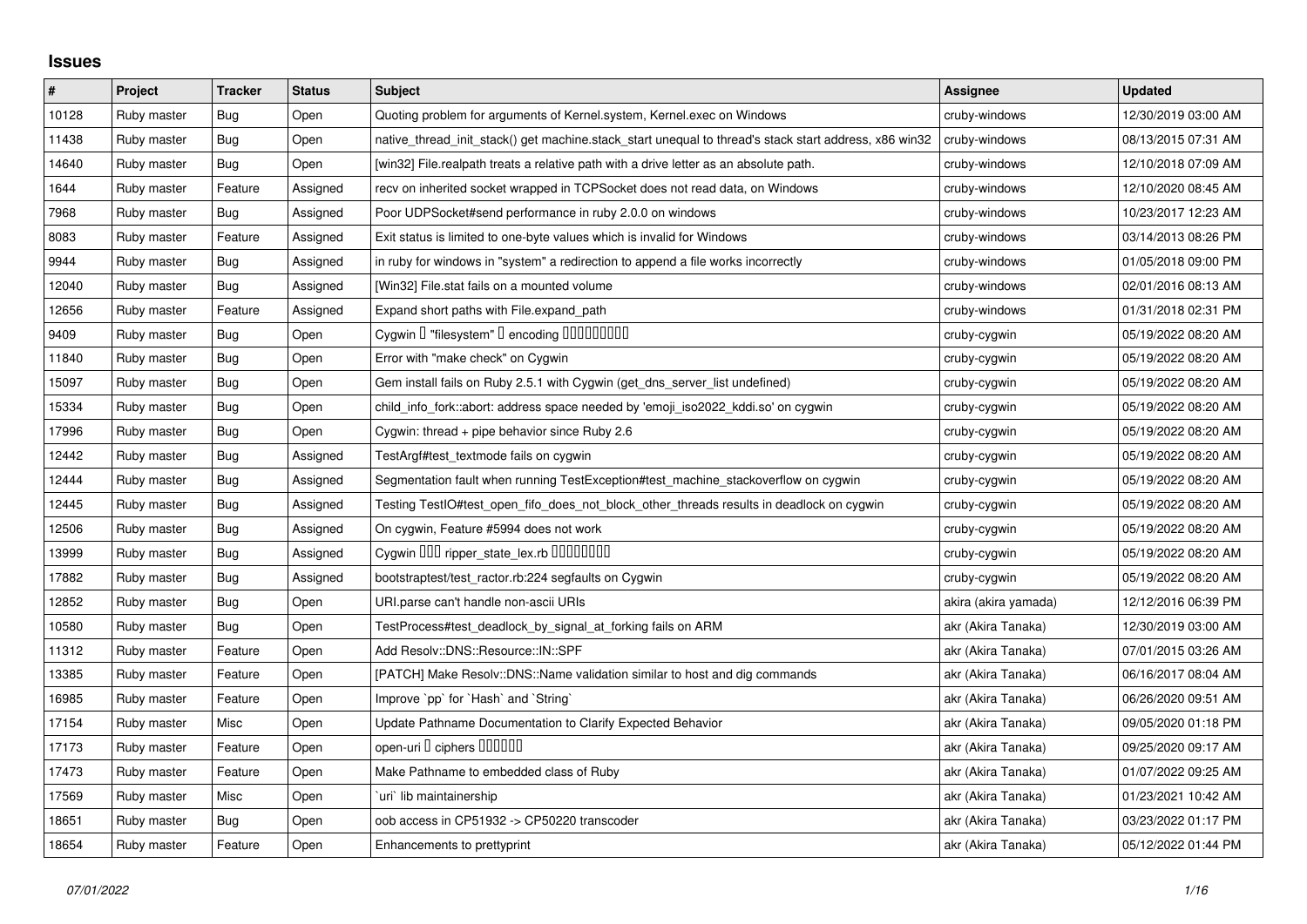| $\pmb{\#}$ | Project     | <b>Tracker</b> | <b>Status</b> | Subject                                                                                                     | <b>Assignee</b>                     | <b>Updated</b>      |
|------------|-------------|----------------|---------------|-------------------------------------------------------------------------------------------------------------|-------------------------------------|---------------------|
| 3608       | Ruby master | Feature        | Assigned      | Enhancing Pathname#each_child to be lazy                                                                    | akr (Akira Tanaka)                  | 12/25/2017 06:14 PM |
| 7362       | Ruby master | Feature        | Assigned      | Adding Pathname#start_with?                                                                                 | akr (Akira Tanaka)                  | 12/25/2017 06:15 PM |
| 7412       | Ruby master | Feature        | Assigned      | Pathname#relative_path_from does not support mixed directory separators on windows                          | akr (Akira Tanaka)                  | 01/05/2018 09:00 PM |
| 8445       | Ruby master | Bug            | Assigned      | IO.open and IO#set_enconding does not support :fallback option                                              | akr (Akira Tanaka)                  | 06/14/2022 06:02 AM |
| 10129      | Ruby master | Feature        | Assigned      | More descriptive error message for failed net/http requests                                                 | akr (Akira Tanaka)                  | 01/05/2018 09:01 PM |
| 10459      | Ruby master | Feature        | Assigned      | [PATCH] rfc3339 method for Time                                                                             | akr (Akira Tanaka)                  | 05/21/2015 08:14 AM |
| 10637      | Ruby master | Feature        | Assigned      | Puppet orchestration on vagrant fails with Error: Non-HTTP proxy URI                                        | akr (Akira Tanaka)                  | 09/23/2020 10:23 PM |
| 11322      | Ruby master | Feature        | Assigned      | OpenUri: RuntimeError: HTTP redirection loop                                                                | akr (Akira Tanaka)                  | 11/13/2020 03:52 AM |
| 12497      | Ruby master | Feature        | Assigned      | GMP version of divmod may be slower                                                                         | akr (Akira Tanaka)                  | 08/10/2016 03:11 AM |
| 13047      | Ruby master | Feature        | Assigned      | Use String literal instead of `String#+` for multiline pretty-printing of multiline strings                 | akr (Akira Tanaka)                  | 02/22/2017 07:09 AM |
| 13513      | Ruby master | Bug            | Assigned      | Resolv::DNS::Message.decode hangs after detecting truncation in UDP messages                                | akr (Akira Tanaka)                  | 03/08/2021 11:35 PM |
| 14066      | Ruby master | Feature        | Assigned      | Add CAA DNS RR on Resolv                                                                                    | akr (Akira Tanaka)                  | 11/10/2017 06:50 AM |
| 14922      | Ruby master | Feature        | Assigned      | Resolv getaddresses ignores AAAA records for IPv6                                                           | akr (Akira Tanaka)                  | 11/13/2020 04:01 AM |
| 16937      | Ruby master | Feature        | Assigned      | Add DNS over HTTP to Resolv                                                                                 | akr (Akira Tanaka)                  | 12/10/2020 09:15 AM |
| 17294      | Ruby master | Feature        | Assigned      | Feature: Allow method chaining with Pathname#mkpath Pathname#rmtree                                         | akr (Akira Tanaka)                  | 08/30/2021 06:52 AM |
| 17295      | Ruby master | Feature        | Assigned      | Feature: Create a directory and file with Pathname#touch                                                    | akr (Akira Tanaka)                  | 09/28/2021 01:20 AM |
| 17296      | Ruby master | Feature        | Assigned      | Feature: Pathname#chmod use FileUtils.chmod instead of File                                                 | akr (Akira Tanaka)                  | 08/30/2021 06:51 AM |
| 17297      | Ruby master | Feature        | Assigned      | Feature: Introduce Pathname.mktmpdir                                                                        | akr (Akira Tanaka)                  | 08/30/2021 06:51 AM |
| 18450      | Ruby master | Feature        | Assigned      | Force break in prettyprint                                                                                  | akr (Akira Tanaka)                  | 12/29/2021 02:02 PM |
| 13604      | Ruby master | Feature        | Assigned      | Exposing alternative interface of readline                                                                  | aycabta (aycabta.)                  | 01/20/2020 05:34 AM |
| 14917      | Ruby master | Misc           | Assigned      | Add RDoc documents to tar ball                                                                              | aycabta (aycabta.)                  | 07/21/2018 09:29 AM |
| 15371      | Ruby master | Feature        | Assigned      | IRB with ARGV                                                                                               | aycabta (aycabta.)                  | 02/14/2020 11:35 AM |
| 18459      | Ruby master | Feature        | Assigned      | IRB autocomplete dropdown colour options                                                                    | aycabta (aycabta.)                  | 01/05/2022 02:15 AM |
| 9507       | Ruby master | Bug            | Open          | Ruby 2.1.0 is broken on ARMv5: tried to create Proc object without a block                                  | charliesome (Charlie<br>Somerville) | 01/05/2018 09:00 PM |
| 7742       | Ruby master | Bug            | Open          | System encoding (Windows-1258) is not recognized by Ruby to convert back to UTF-8                           | duerst (Martin Dürst)               | 12/25/2017 06:15 PM |
| 17400      | Ruby master | <b>Bug</b>     | Open          | Incorrect character downcase for Greek Sigma                                                                | duerst (Martin Dürst)               | 12/17/2020 06:56 AM |
| 18601      | Ruby master | <b>Bug</b>     | Open          | Invalid byte sequences in Big5 encodings                                                                    | duerst (Martin Dürst)               | 02/23/2022 07:59 AM |
| 18639      | Ruby master | Feature        | Open          | Update Unicode data to Unicode Version 15.0.0                                                               | duerst (Martin Dürst)               | 03/22/2022 07:38 PM |
| 6351       | Ruby master | Bug            | Assigned      | transcode table generator does not support multi characters of Unicode                                      | duerst (Martin Dürst)               | 12/25/2017 06:15 PM |
| 13671      | Ruby master | <b>Bug</b>     | Assigned      | Regexp with lookbehind and case-insensitivity raises RegexpError only on strings with certain<br>characters | duerst (Martin Dürst)               | 11/30/2021 04:42 AM |
| 16842      | Ruby master | Bug            | Assigned      | 'inspect' prints the UTF-8 character U+0085 (NEXT LINE) verbatim even though it is not printable            | duerst (Martin Dürst)               | 02/26/2021 05:43 AM |
| 18337      | Ruby master | Bug            | Assigned      | Ruby allows zero-width characters in identifiers                                                            | duerst (Martin Dürst)               | 11/24/2021 09:13 AM |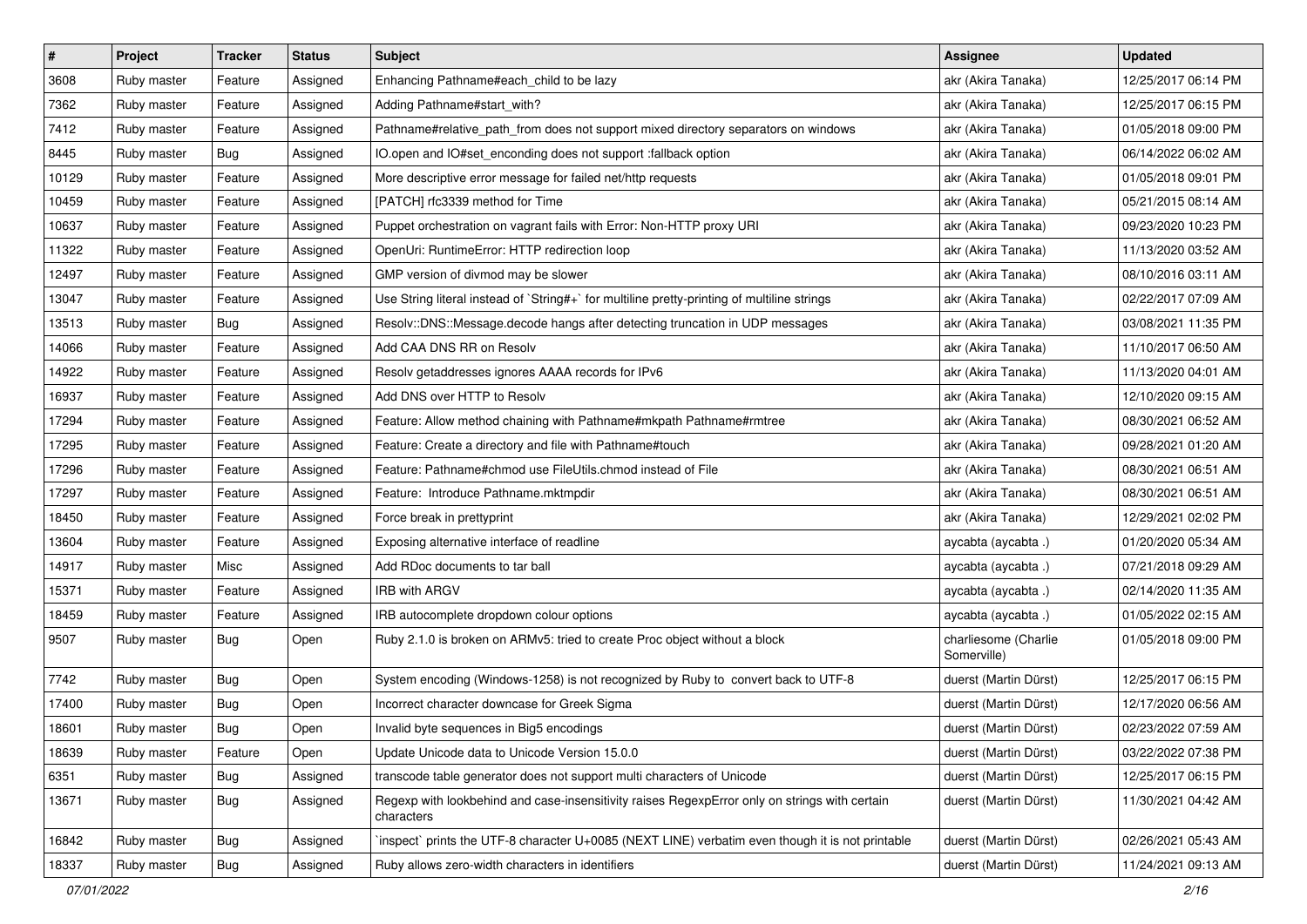| #     | Project     | <b>Tracker</b> | <b>Status</b> | Subject                                                                                                                                                             | Assignee                          | <b>Updated</b>      |
|-------|-------------|----------------|---------------|---------------------------------------------------------------------------------------------------------------------------------------------------------------------|-----------------------------------|---------------------|
| 13696 | Ruby master | Feature        | Open          | Add exchange and noreplace options to File.rename                                                                                                                   | Glass_saga (Masaki<br>Matsushita) | 12/01/2017 04:34 PM |
| 16476 | Ruby master | Feature        | Open          | Socket.getaddrinfo cannot be interrupted by Timeout.timeout                                                                                                         | Glass_saga (Masaki<br>Matsushita) | 06/16/2022 01:08 AM |
| 17525 | Ruby master | Feature        | Open          | Implement Happy Eyeballs Version 2 (RFC8305) in Socket.tcp                                                                                                          | Glass_saga (Masaki<br>Matsushita) | 06/16/2022 01:08 AM |
| 2631  | Ruby master | Feature        | Assigned      | Allow IO#reopen to take a block                                                                                                                                     | Glass_saga (Masaki<br>Matsushita) | 05/24/2018 01:22 PM |
| 7148  | Ruby master | Feature        | Assigned      | Improved Tempfile w/o DelegateClass                                                                                                                                 | Glass_saga (Masaki<br>Matsushita) | 03/27/2019 09:51 AM |
| 15628 | Ruby master | Feature        | Assigned      | init_inetsock_internal should fallback to IPv4 if IPv6 is unreachable                                                                                               | Glass_saga (Masaki<br>Matsushita) | 09/25/2020 05:42 AM |
| 15408 | Ruby master | Feature        | Open          | Deprecate object_id and _id2ref                                                                                                                                     | headius (Charles Nutter)          | 03/19/2019 04:02 PM |
| 18068 | Ruby master | Misc           | Open          | Silence LoadError only if it is for rubygems itself                                                                                                                 | hsbt (Hiroshi SHIBATA)            | 08/08/2021 02:21 PM |
| 18567 | Ruby master | Bug            | Open          | Depending on default gems in stdlib gems when not needed considered harmful                                                                                         | hsbt (Hiroshi SHIBATA)            | 04/21/2022 04:45 PM |
| 18614 | Ruby master | Bug            | Open          | Error (busy loop) in<br>TestGemCommandsSetupCommand#test_destdir_flag_does_not_try_to_write_to_the_default_gem_<br>home                                             | hsbt (Hiroshi SHIBATA)            | 03/17/2022 01:03 AM |
| 18666 | Ruby master | Bug            | Open          | No rule to make target 'yaml/yaml.h', needed by 'api.o'                                                                                                             | hsbt (Hiroshi SHIBATA)            | 03/29/2022 11:17 AM |
| 5617  | Ruby master | Feature        | Assigned      | Allow install RubyGems into dediceted directory                                                                                                                     | hsbt (Hiroshi SHIBATA)            | 05/16/2018 09:15 AM |
| 6590  | Ruby master | Feature        | Assigned      | Dealing with bigdecimal, etc gems in JRuby                                                                                                                          | hsbt (Hiroshi SHIBATA)            | 05/15/2019 08:33 PM |
| 9366  | Ruby master | Bug            | Assigned      | "make-j32 check TESTS=-j32" occasionally fails on rubygems/specification                                                                                            | hsbt (Hiroshi SHIBATA)            | 07/26/2018 02:13 AM |
| 10919 | Ruby master | Bug            | Assigned      | [gem install] installs multipe platforms                                                                                                                            | hsbt (Hiroshi SHIBATA)            | 07/30/2019 07:44 AM |
| 12639 | Ruby master | Feature        | Assigned      | Speed up require in RubyGems by 5x                                                                                                                                  | hsbt (Hiroshi SHIBATA)            | 07/26/2018 02:12 AM |
| 13508 | Ruby master | Feature        | Assigned      | How remove/refactor code related mathn library.                                                                                                                     | hsbt (Hiroshi SHIBATA)            | 12/25/2017 06:15 PM |
| 13534 | Ruby master | Feature        | Assigned      | Checking installation results of default gems                                                                                                                       | hsbt (Hiroshi SHIBATA)            | 07/26/2018 02:16 AM |
| 14679 | Ruby master | Bug            | Assigned      | StdLib gems should properly specify their dependencies                                                                                                              | hsbt (Hiroshi SHIBATA)            | 04/11/2018 01:14 PM |
| 14737 | Ruby master | Feature        | Assigned      | Split default gems into separate directory structure                                                                                                                | hsbt (Hiroshi SHIBATA)            | 09/02/2020 06:00 PM |
| 15487 | Ruby master | Misc           | Assigned      | Clarify default gems maintanance policy                                                                                                                             | hsbt (Hiroshi SHIBATA)            | 12/30/2018 08:42 PM |
| 15550 | Ruby master | Bug            | Assigned      | Windows - gem bin files - can't run from bash shell                                                                                                                 | hsbt (Hiroshi SHIBATA)            | 03/20/2019 01:05 AM |
| 16012 | Ruby master | Feature        | Assigned      | Add a (small) test-install suite?                                                                                                                                   | hsbt (Hiroshi SHIBATA)            | 07/30/2019 08:13 AM |
| 16951 | Ruby master | Bug            | Assigned      | Consistently referer dependencies                                                                                                                                   | hsbt (Hiroshi SHIBATA)            | 06/17/2021 06:15 AM |
| 16963 | Ruby master | Feature        | Assigned      | Remove English.rb from Ruby 2.8/3.0                                                                                                                                 | hsbt (Hiroshi SHIBATA)            | 06/19/2020 09:48 AM |
| 18169 | Ruby master | Bug            | Assigned      | Local copies of gemified libraries are being released out of sync with their gems                                                                                   | hsbt (Hiroshi SHIBATA)            | 02/25/2022 05:40 PM |
| 18355 | Ruby master | <b>Bug</b>     | Assigned      | require("pathname") within rack application chnages behaviors of Pathname methods, such as<br>absolute?(), when there are two versions of 'pathname' gem installed. | hsbt (Hiroshi SHIBATA)            | 11/30/2021 08:01 AM |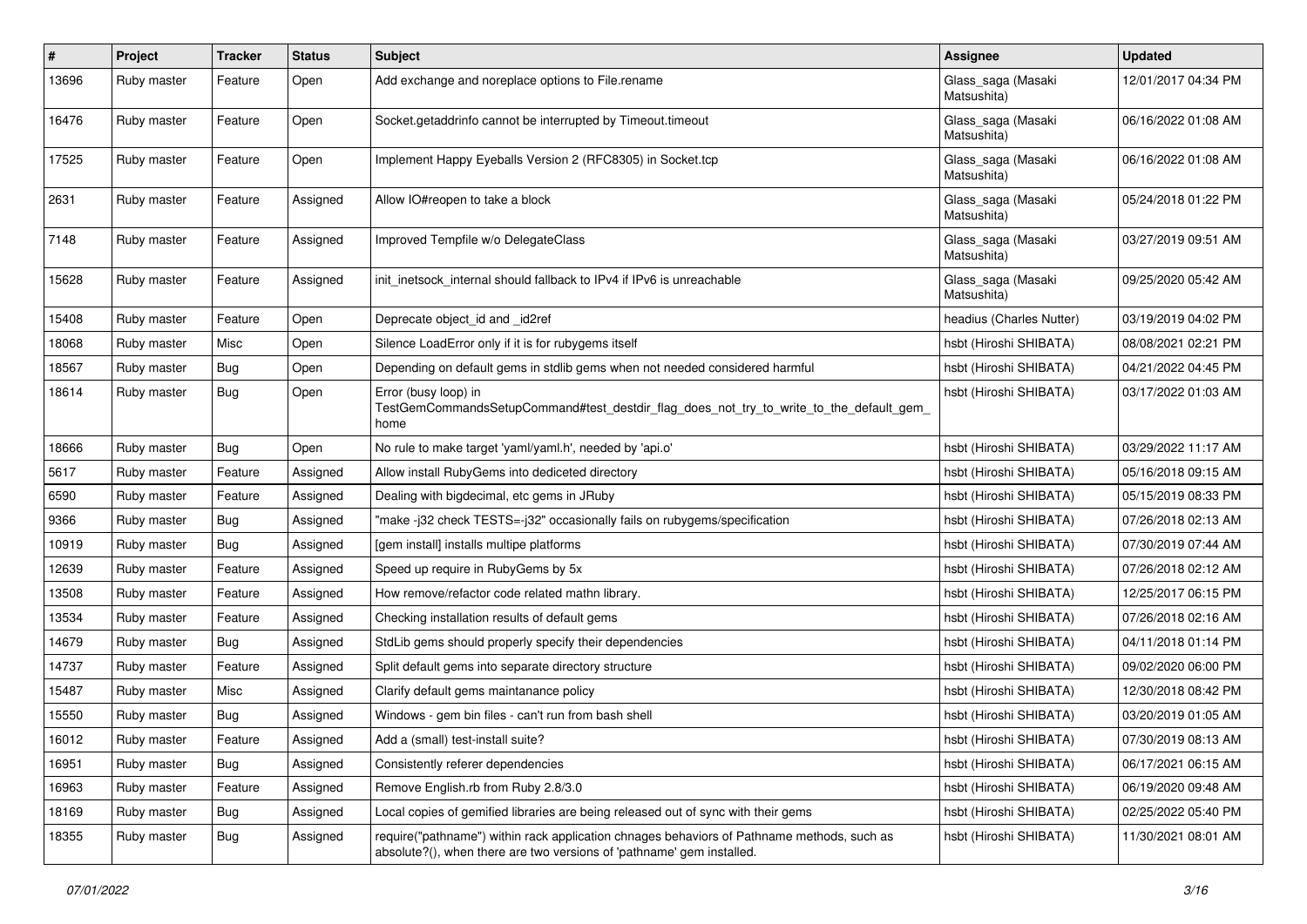| #     | Project     | Tracker    | <b>Status</b> | <b>Subject</b>                                                                     | Assignee                    | <b>Updated</b>      |
|-------|-------------|------------|---------------|------------------------------------------------------------------------------------|-----------------------------|---------------------|
| 18381 | Ruby master | Bug        | Assigned      | Default vs Bundled gems                                                            | hsbt (Hiroshi SHIBATA)      | 12/15/2021 11:09 AM |
| 18571 | Ruby master | Feature    | Assigned      | Removed the bundled sources from release package after Ruby 3.2                    | hsbt (Hiroshi SHIBATA)      | 03/28/2022 06:23 AM |
| 18790 | Ruby master | Bug        | Assigned      | cannot load such file -- digest (LoadError)                                        | hsbt (Hiroshi SHIBATA)      | 06/06/2022 12:41 AM |
| 13383 | Ruby master | Feature    | Open          | [PATCH] Module#source_location                                                     | ioquatix (Samuel Williams)  | 01/09/2020 05:16 AM |
| 18036 | Ruby master | Bug        | Open          | Pthread fibers become invalid on fork - different from normal fibers.              | ioquatix (Samuel Williams)  | 08/19/2021 07:05 AM |
| 18227 | Ruby master | Feature    | Open          | Static class initialization.                                                       | ioquatix (Samuel Williams)  | 09/29/2021 09:21 PM |
| 18810 | Ruby master | <b>Bug</b> | Open          | Make `Kernel#p` interruptable.                                                     | ioquatix (Samuel Williams)  | 05/30/2022 12:44 AM |
| 18818 | Ruby master | Bug        | Open          | SEGV (Fiber scheduler?)                                                            | ioquatix (Samuel Williams)  | 06/06/2022 06:31 PM |
| 595   | Ruby master | Bug        | Assigned      | Fiber ignores ensure clause                                                        | ioquatix (Samuel Williams)  | 12/29/2019 10:37 AM |
| 17664 | Ruby master | Bug        | Assigned      | Behavior of sockets changed in Ruby 3.0 to non-blocking                            | ioquatix (Samuel Williams)  | 07/12/2021 10:28 AM |
| 16492 | Ruby master | Bug        | Open          | TestBugReporter#test_bug_reporter_add test failures                                | jaruga (Jun Aruga)          | 08/24/2021 01:12 PM |
| 18002 | Ruby master | Bug        | Open          | s390x: Tests failing without LC_ALL env                                            | jaruga (Jun Aruga)          | 07/12/2021 04:30 PM |
| 17720 | Ruby master | Misc       | Assigned      | Cirrus CI to check non-x86_64 architecture cases by own machines                   | jaruga (Jun Aruga)          | 09/26/2021 10:24 AM |
| 16188 | Ruby master | Misc       | Open          | What are the performance implications of the new keyword arguments in 2.7 and 3.0? | jeremyevans0 (Jeremy Evans) | 11/27/2019 04:45 PM |
| 17995 | Ruby master | Bug        | Open          | Slow down when mjit and Ractor are being used at same time                         | k0kubun (Takashi Kokubun)   | 06/11/2022 04:02 AM |
| 18058 | Ruby master | <b>Bug</b> | Open          | 3.1.0-dev with MJIT enabled Zlib::BufError during `gem install`                    | k0kubun (Takashi Kokubun)   | 08/02/2021 08:31 PM |
| 18277 | Ruby master | <b>Bug</b> | Open          | buffer error (Zlib::BufError) in Zlib::Deflate#deflate when using MJIT             | k0kubun (Takashi Kokubun)   | 01/05/2022 03:04 PM |
| 16694 | Ruby master | Bug        | Assigned      | JIT vs hardened GCC with PCH                                                       | k0kubun (Takashi Kokubun)   | 02/02/2021 07:38 AM |
| 18142 | Ruby master | Bug        | Assigned      | Segmentation fault with Ruby 3.0.2                                                 | k0kubun (Takashi Kokubun)   | 09/02/2021 07:43 AM |
| 18808 | Ruby master | <b>Bug</b> | Assigned      | Cannot compile ruby 3.1.2 on powerpc64le-linux without disabling the jit features  | k0kubun (Takashi Kokubun)   | 06/20/2022 10:40 AM |
| 16185 | Ruby master | <b>Bug</b> | Open          | basictest failure on AIX 6.1 for 64bit build                                       | kanemoto (Yutaka Kanemoto)  | 10/15/2019 12:05 AM |
| 18761 | Ruby master | Misc       | Open          | provide an example wasm project                                                    | katei (Yuta Saito)          | 05/23/2022 11:01 AM |
| 11710 | Ruby master | Feature    | Open          | [PATCH] Replace Set#merge with Set#merge! and make Set#merge non-mutating.         | knu (Akinori MUSHA)         | 11/18/2015 07:28 PM |
| 15240 | Ruby master | Feature    | Open          | Set operations check for is_a?(Set), rather than allowing duck typing              | knu (Akinori MUSHA)         | 08/27/2019 08:12 PM |
| 16989 | Ruby master | Feature    | Open          | Sets: need $\Psi$                                                                  | knu (Akinori MUSHA)         | 02/18/2022 02:57 AM |
| 17210 | Ruby master | Feature    | Open          | More readable and useful `Set#inspect`                                             | knu (Akinori MUSHA)         | 05/19/2021 10:12 PM |
| 3953  | Ruby master | Feature    | Assigned      | TCPSocket / UDPSocket do not accept IPAddr objects.                                | knu (Akinori MUSHA)         | 12/25/2017 06:14 PM |
| 8047  | Ruby master | Feature    | Assigned      | IPAddr makes host address with netmask                                             | knu (Akinori MUSHA)         | 01/05/2018 09:00 PM |
| 11527 | Ruby master | Feature    | Assigned      | IPAddr#mask addr isn't a method                                                    | knu (Akinori MUSHA)         | 11/07/2018 04:12 PM |
| 11531 | Ruby master | Bug        | Assigned      | IPAddr#== implements wrong logic                                                   | knu (Akinori MUSHA)         | 12/29/2019 12:50 PM |
| 13610 | Ruby master | Feature    | Assigned      | IPAddr doesn't provide helpful methods to get the subnet or IP address             | knu (Akinori MUSHA)         | 10/20/2017 01:13 AM |
| 15281 | Ruby master | Feature    | Assigned      | Speed up Set#intersect with size check.                                            | knu (Akinori MUSHA)         | 08/11/2020 02:43 AM |
| 8444  | Ruby master | <b>Bug</b> | Open          | Regexp vars \$~ and friends are not thread local                                   | ko1 (Koichi Sasada)         | 07/30/2019 07:38 AM |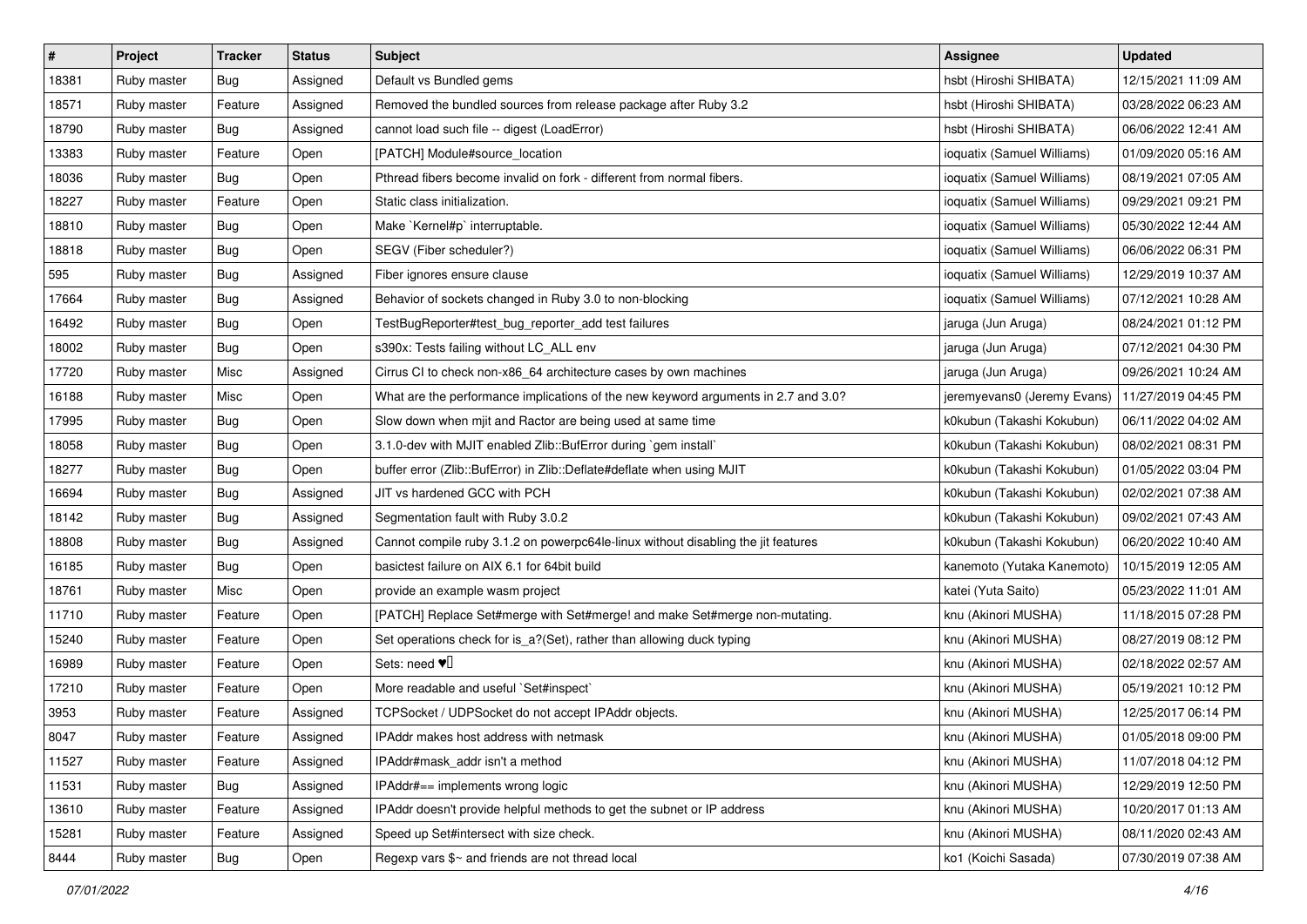| $\vert$ # | Project     | <b>Tracker</b> | <b>Status</b> | <b>Subject</b>                                                                                                                    | <b>Assignee</b>     | <b>Updated</b>      |
|-----------|-------------|----------------|---------------|-----------------------------------------------------------------------------------------------------------------------------------|---------------------|---------------------|
| 10009     | Ruby master | <b>Bug</b>     | Open          | IO operation is 10x slower in multi-thread environment                                                                            | ko1 (Koichi Sasada) | 05/21/2015 07:19 AM |
| 10238     | Ruby master | Feature        | Open          | todo: remove dependency on malloc_usable_size                                                                                     | ko1 (Koichi Sasada) | 12/10/2020 09:20 AM |
| 10423     | Ruby master | Feature        | Open          | [PATCH] opt_str_lit*: avoid literal string allocations                                                                            | ko1 (Koichi Sasada) | 01/05/2018 09:01 PM |
| 10932     | Ruby master | Feature        | Open          | Enabling allocation tracing as early as possible                                                                                  | ko1 (Koichi Sasada) | 06/13/2015 07:54 AM |
| 11174     | Ruby master | Bug            | Open          | threads memory leak                                                                                                               | ko1 (Koichi Sasada) | 06/17/2019 03:17 PM |
| 11808     | Ruby master | <b>Bug</b>     | Open          | Different behavior between Enumerable#grep and Array#grep                                                                         | ko1 (Koichi Sasada) | 10/26/2020 04:36 AM |
| 13512     | Ruby master | Feature        | Open          | <b>System Threads</b>                                                                                                             | ko1 (Koichi Sasada) | 07/14/2017 07:08 AM |
| 14394     | Ruby master | Feature        | Open          | Class.descendants                                                                                                                 | ko1 (Koichi Sasada) | 01/20/2022 10:46 PM |
| 14492     | Ruby master | Feature        | Open          | iseq loading + caching should be in core                                                                                          | ko1 (Koichi Sasada) | 12/10/2020 08:53 AM |
| 14813     | Ruby master | Feature        | Open          | [PATCH] gc.c: make gc_enter+gc_exit pairs dtrace probes, too                                                                      | ko1 (Koichi Sasada) | 12/17/2018 07:42 AM |
| 14859     | Ruby master | Feature        | Open          | [PATCH] implement Timeout in VM                                                                                                   | ko1 (Koichi Sasada) | 07/22/2018 07:42 AM |
| 15263     | Ruby master | <b>Bug</b>     | Open          | [PATCH] vm_trace.c (postponed_job_register): only hit main thread                                                                 | ko1 (Koichi Sasada) | 10/27/2018 11:35 PM |
| 15315     | Ruby master | Bug            | Open          | ec_switch can still lose interrupts                                                                                               | ko1 (Koichi Sasada) | 11/20/2018 09:32 AM |
| 15778     | Ruby master | Feature        | Open          | Expose an API to pry-open the stack frames in Ruby                                                                                | ko1 (Koichi Sasada) | 08/29/2019 06:24 AM |
| 15802     | Ruby master | Misc           | Open          | Reduce the minimum string buffer size from 127 to 63 bytes                                                                        | ko1 (Koichi Sasada) | 07/30/2019 04:04 AM |
| 15854     | Ruby master | Feature        | Open          | Tracing instance variable assignment                                                                                              | ko1 (Koichi Sasada) | 07/29/2019 07:13 AM |
| 17359     | Ruby master | <b>Bug</b>     | Open          | Ractor copy mode is not Ractor-safe                                                                                               | ko1 (Koichi Sasada) | 12/02/2020 05:42 PM |
| 17393     | Ruby master | Feature        | Open          | `Ractor::Moved#inspect`                                                                                                           | ko1 (Koichi Sasada) | 12/21/2020 05:47 PM |
| 17404     | Ruby master | Feature        | Open          | Ractor `move:` API to allow shareability check                                                                                    | ko1 (Koichi Sasada) | 12/18/2020 09:17 PM |
| 17414     | Ruby master | Feature        | Open          | Ractor should allow access to shareable attributes for Modules/Classes                                                            | ko1 (Koichi Sasada) | 12/21/2020 03:56 PM |
| 17420     | Ruby master | Bug            | Open          | Unsafe mutation of \$" when doing non-RubyGems require in Ractor                                                                  | ko1 (Koichi Sasada) | 01/07/2021 01:23 PM |
| 17502     | Ruby master | Misc           | Open          | C vs Ruby                                                                                                                         | ko1 (Koichi Sasada) | 12/02/2021 07:53 PM |
| 17513     | Ruby master | <b>Bug</b>     | Open          | Methods of shareable objects and UnboundMethods should be shareable                                                               | ko1 (Koichi Sasada) | 01/06/2021 08:53 PM |
| 17531     | Ruby master | <b>Bug</b>     | Open          | `did_you_mean` not Ractor friendly                                                                                                | ko1 (Koichi Sasada) | 01/29/2021 08:48 AM |
| 17543     | Ruby master | <b>Bug</b>     | Open          | Ractor isolation broken by `self` in shareable proc                                                                               | ko1 (Koichi Sasada) | 01/29/2021 03:06 PM |
| 17617     | Ruby master | Bug            | Open          | When a Ractor's incoming port is closed, Ractor.receive_if does not raise Ractor::ClosedError, but<br>instead blocks indefinitely | ko1 (Koichi Sasada) | 09/14/2021 01:40 AM |
| 17624     | Ruby master | <b>Bug</b>     | Open          | Ractor.receive is not thread-safe                                                                                                 | ko1 (Koichi Sasada) | 09/14/2021 01:40 AM |
| 17667     | Ruby master | Bug            | Open          | Module#name needs synchronization                                                                                                 | ko1 (Koichi Sasada) | 03/02/2021 07:31 AM |
| 17884     | Ruby master | Feature        | Open          | locindex for profiling tools                                                                                                      | ko1 (Koichi Sasada) | 05/24/2021 04:17 PM |
| 18119     | Ruby master | <b>Bug</b>     | Open          | Ractor crashes when instantiating classes                                                                                         | ko1 (Koichi Sasada) | 09/14/2021 01:42 AM |
| 18258     | Ruby master | Bug            | Open          | Ractor shareable? can be slow and mutates internal object flags.                                                                  | ko1 (Koichi Sasada) | 10/21/2021 08:58 AM |
| 18275     | Ruby master | Feature        | Open          | Add an option to define_method to not capture the surrounding environment                                                         | ko1 (Koichi Sasada) | 12/03/2021 02:34 PM |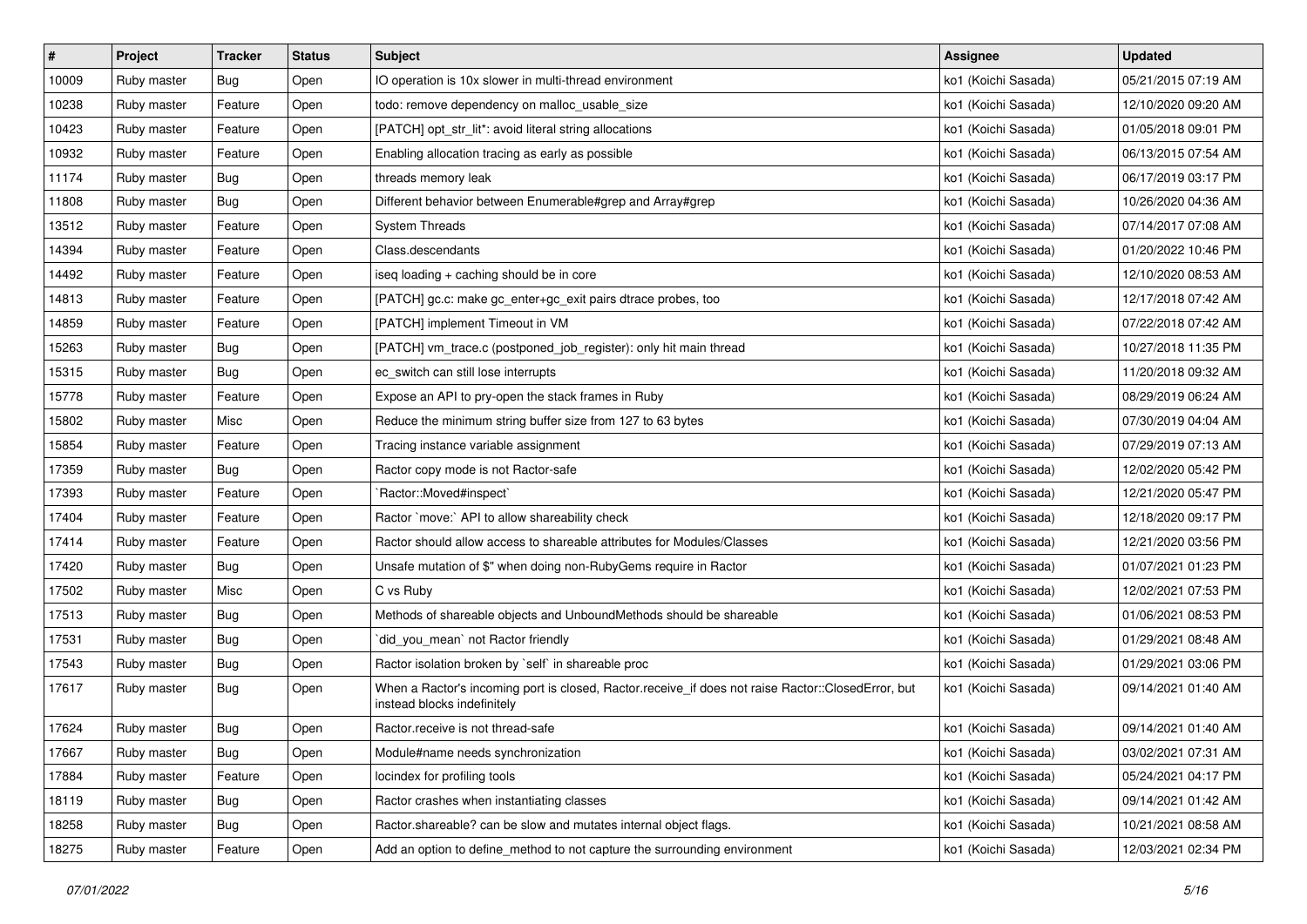| $\pmb{\#}$ | Project     | <b>Tracker</b> | <b>Status</b> | <b>Subject</b>                                                                                                            | <b>Assignee</b>     | <b>Updated</b>      |
|------------|-------------|----------------|---------------|---------------------------------------------------------------------------------------------------------------------------|---------------------|---------------------|
| 18553      | Ruby master | <b>Bug</b>     | Open          | Memory leak on compiling method call with kwargs                                                                          | ko1 (Koichi Sasada) | 03/23/2022 09:34 PM |
| 18886      | Ruby master | Bug            | Open          | Struct aref and aset don't trigger any tracepoints.                                                                       | ko1 (Koichi Sasada) | 06/29/2022 06:05 AM |
| 2294       | Ruby master | Feature        | Assigned      | [PATCH] ruby_bind_stack() to embed Ruby in coroutine                                                                      | ko1 (Koichi Sasada) | 01/05/2018 09:00 PM |
| 3731       | Ruby master | Feature        | Assigned      | Easier Embedding API for Ruby                                                                                             | ko1 (Koichi Sasada) | 12/25/2017 06:14 PM |
| 4040       | Ruby master | Bug            | Assigned      | SystemStackError with Hash[*a] for Large _a_                                                                              | ko1 (Koichi Sasada) | 12/25/2017 06:14 PM |
| 6694       | Ruby master | Feature        | Assigned      | Thread.new without block.                                                                                                 | ko1 (Koichi Sasada) | 12/25/2017 06:15 PM |
| 6695       | Ruby master | Feature        | Assigned      | Configuration for Thread/Fiber creation                                                                                   | ko1 (Koichi Sasada) | 12/25/2017 06:15 PM |
| 7976       | Ruby master | Bug            | Assigned      | TracePoint call is at call point, not call site                                                                           | ko1 (Koichi Sasada) | 01/05/2018 09:00 PM |
| 8263       | Ruby master | Feature        | Assigned      | Support discovering yield state of individual Fibers                                                                      | ko1 (Koichi Sasada) | 12/23/2021 11:40 PM |
| 8576       | Ruby master | Feature        | Assigned      | Add optimized method type for constant value methods                                                                      | ko1 (Koichi Sasada) | 12/25/2017 06:15 PM |
| 8960       | Ruby master | Feature        | Assigned      | Add Exception#backtrace_locations                                                                                         | ko1 (Koichi Sasada) | 11/25/2016 02:15 PM |
| 9755       | Ruby master | Feature        | Assigned      | Thread::Backtrace::Location#defined class                                                                                 | ko1 (Koichi Sasada) | 04/18/2014 09:22 AM |
| 12020      | Ruby master | Feature        | Assigned      | Documenting Ruby memory model                                                                                             | ko1 (Koichi Sasada) | 12/23/2021 11:40 PM |
| 13252      | Ruby master | Feature        | Assigned      | C API for creating strings without copying                                                                                | ko1 (Koichi Sasada) | 04/17/2017 07:22 AM |
| 13388      | Ruby master | Feature        | Assigned      | gc.c: Add GC.get_parameters and .set_parameters                                                                           | ko1 (Koichi Sasada) | 03/30/2017 10:52 AM |
| 13821      | Ruby master | Feature        | Assigned      | Allow fibers to be resumed across threads                                                                                 | ko1 (Koichi Sasada) | 02/15/2019 10:09 AM |
| 14090      | Ruby master | Bug            | Assigned      | TestGc#test_interrupt_in_finalizer` fails very rarely                                                                     | ko1 (Koichi Sasada) | 12/02/2021 07:24 PM |
| 14607      | Ruby master | Bug            | Assigned      | Fix use of the rb_profile_frames start parameter                                                                          | ko1 (Koichi Sasada) | 06/09/2022 06:12 AM |
| 14727      | Ruby master | <b>Bug</b>     | Assigned      | TestQueue#test queue with trap always timeout on Windows10                                                                | ko1 (Koichi Sasada) | 05/01/2018 02:59 AM |
| 15499      | Ruby master | Bug            | Assigned      | Breaking behavior on ruby 2.6: rb_thread_call_without_gvl doesn't invoke unblock_function when<br>used on the main thread | ko1 (Koichi Sasada) | 01/05/2021 02:24 AM |
| 15878      | Ruby master | Feature        | Assigned      | Make exit faster by not running GC                                                                                        | ko1 (Koichi Sasada) | 07/29/2019 07:48 AM |
| 15939      | Ruby master | Feature        | Assigned      | Dump symbols reference to their fstr in ObjectSpace.dump()                                                                | ko1 (Koichi Sasada) | 08/08/2019 09:38 PM |
| 16027      | Ruby master | Feature        | Assigned      | Update Ruby's dtrace / USDT API to match what is exposed via the TracePoint API                                           | ko1 (Koichi Sasada) | 08/03/2019 02:41 AM |
| 16124      | Ruby master | Misc           | Assigned      | Let the transient heap belong to objspace                                                                                 | ko1 (Koichi Sasada) | 11/18/2019 08:48 AM |
| 16776      | Ruby master | Bug            | Assigned      | Regression in coverage library                                                                                            | ko1 (Koichi Sasada) | 11/24/2021 07:26 AM |
| 16819      | Ruby master | <b>Bug</b>     | Assigned      | Line reporting off by one when reporting line of a hash?                                                                  | ko1 (Koichi Sasada) | 06/16/2020 05:57 PM |
| 17196      | Ruby master | <b>Bug</b>     | Assigned      | Segmentation Fault with Socket#close in Ractors                                                                           | ko1 (Koichi Sasada) | 03/20/2022 01:52 PM |
| 17363      | Ruby master | Feature        | Assigned      | Timeouts                                                                                                                  | ko1 (Koichi Sasada) | 05/14/2022 09:06 AM |
| 17516      | Ruby master | Bug            | Assigned      | forking in a ractor causes Ruby to crash                                                                                  | ko1 (Koichi Sasada) | 11/30/2021 05:26 AM |
| 17593      | Ruby master | Feature        | Assigned      | load_iseq_eval should override the ISeq path                                                                              | ko1 (Koichi Sasada) | 02/16/2021 08:27 AM |
| 17676      | Ruby master | Bug            | Assigned      | Accessing ENV from Ractor raises IsolationError                                                                           | ko1 (Koichi Sasada) | 03/09/2021 02:37 AM |
| 17677      | Ruby master | <b>Bug</b>     | Assigned      | Ractor crashes fork when blocking                                                                                         | ko1 (Koichi Sasada) | 03/09/2021 12:42 AM |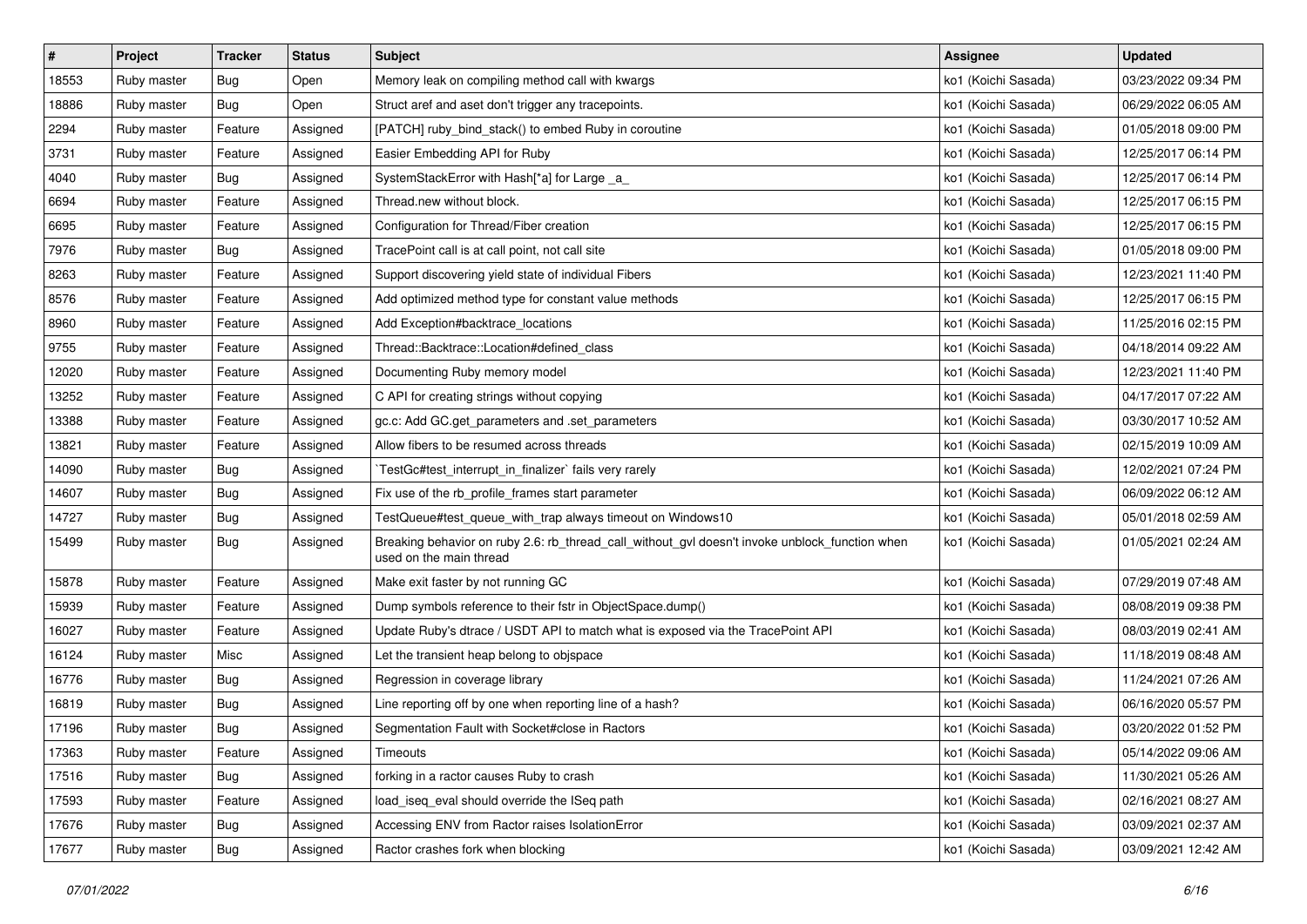| $\sharp$ | Project     | <b>Tracker</b> | <b>Status</b> | Subject                                                                                         | Assignee                            | <b>Updated</b>      |
|----------|-------------|----------------|---------------|-------------------------------------------------------------------------------------------------|-------------------------------------|---------------------|
| 17678    | Ruby master | <b>Bug</b>     | Assigned      | Ractors do not restart after fork                                                               | ko1 (Koichi Sasada)                 | 03/09/2021 12:42 AM |
| 17679    | Ruby master | Bug            | Assigned      | Ractor incoming channel can consume unlimited resources                                         | ko1 (Koichi Sasada)                 | 06/30/2022 10:49 AM |
| 17826    | Ruby master | Bug            | Assigned      | Ractor#take hangs if used in multiple Threads                                                   | ko1 (Koichi Sasada)                 | 12/15/2021 01:30 PM |
| 17998    | Ruby master | <b>Bug</b>     | Assigned      | ractor: process hanging (with ractors initialized, but not being used)                          | ko1 (Koichi Sasada)                 | 12/02/2021 08:17 PM |
| 18024    | Ruby master | Bug            | Assigned      | Ractor crashes when connections are closed in multiple Ractors                                  | ko1 (Koichi Sasada)                 | 12/14/2021 04:41 PM |
| 18464    | Ruby master | Bug            | Assigned      | RUBY_INTERNAL_EVENT_NEWOBJ tracepoint causes an interpreter crash when combined with<br>Ractors | ko1 (Koichi Sasada)                 | 06/08/2022 08:25 AM |
| 18572    | Ruby master | Bug            | Assigned      | Performance regression when invoking refined methods                                            | ko1 (Koichi Sasada)                 | 02/10/2022 12:48 AM |
| 13697    | Ruby master | Feature        | Open          | [PATCH]: futex based thread primitives                                                          | kosaki (Motohiro KOSAKI)            | 01/28/2018 11:41 PM |
| 4464     | Ruby master | Feature        | Assigned      | [PATCH] add Fcntl:: Flock object for easier use of POSIX file locks                             | kosaki (Motohiro KOSAKI)            | 12/25/2017 06:14 PM |
| 7086     | Ruby master | Feature        | Assigned      | ConditionVariable#wait has meaningless return value                                             | kosaki (Motohiro KOSAKI)            | 12/25/2017 06:15 PM |
| 11269    | Ruby master | Bug            | Assigned      | ruby_init_setproctitle() should be called before require_libraries()                            | kosaki (Motohiro KOSAKI)            | 06/17/2015 03:01 AM |
| 17478    | Ruby master | Bug            | Assigned      | Ruby3.0 is slower than Ruby2.7.2 when parsing a large CSV file                                  | kou (Kouhei Sutou)                  | 11/24/2021 05:12 AM |
| 18034    | Ruby master | <b>Bug</b>     | Assigned      | Segmentation fault fiddle with `--enable-bundled-libffi` and macOS                              | kou (Kouhei Sutou)                  | 11/30/2021 07:39 AM |
| 7859     | Ruby master | Bug            | Assigned      | Readline: Incorrect arrow key behavior in vi_editing_mode insert mode with Readline 6.2         | kouji (Kouji Takao)                 | 12/25/2017 06:15 PM |
| 8782     | Ruby master | Bug            | Assigned      | Don't set rl_getc_function on editline                                                          | kouji (Kouji Takao)                 | 01/05/2018 09:00 PM |
| 15881    | Ruby master | Feature        | Open          | Optimize deconstruct in pattern matching                                                        | ktsj (Kazuki Tsujimoto)             | 12/25/2019 04:28 AM |
| 15918    | Ruby master | Feature        | Open          | Pattern matching for Set                                                                        | ktsj (Kazuki Tsujimoto)             | 07/29/2019 08:12 AM |
| 17355    | Ruby master | Feature        | Assigned      | Using same set of names in or-patterns (pattern matching with $Foo(x)   Bar(x)$ )               | ktsj (Kazuki Tsujimoto)             | 09/13/2021 09:11 AM |
| 18408    | Ruby master | Feature        | Assigned      | Allow pattern match to set instance variables                                                   | ktsj (Kazuki Tsujimoto)             | 01/26/2022 07:07 PM |
| 18773    | Ruby master | Feature        | Assigned      | deconstruct to receive a range                                                                  | ktsj (Kazuki Tsujimoto)             | 06/24/2022 07:21 AM |
| 14244    | Ruby master | Feature        | Open          | Better error messages for scripts with non-matching end statements                              | mame (Yusuke Endoh)                 | 11/29/2018 08:57 AM |
| 18194    | Ruby master | Feature        | Open          | No easy way to format exception messages per thread/fiber scheduler context.                    | mame (Yusuke Endoh)                 | 09/29/2021 10:10 AM |
| 18564    | Ruby master | Feature        | Open          | Add Exception#detailed_message                                                                  | mame (Yusuke Endoh)                 | 02/01/2022 08:06 PM |
| 4247     | Ruby master | Feature        | Assigned      | New features for Array#sample, Array#choice                                                     | mame (Yusuke Endoh)                 | 12/25/2017 06:14 PM |
| 8223     | Ruby master | Feature        | Open          | Make Matrix more omnivorous.                                                                    | marcandre (Marc-Andre<br>Lafortune) | 04/09/2013 03:42 AM |
| 9347     | Ruby master | Feature        | Open          | Accept non callable argument to detect                                                          | marcandre (Marc-Andre<br>Lafortune) | 01/05/2018 09:00 PM |
| 15815    | Ruby master | Feature        | Open          | Add option to raise NoMethodError for OpenStruct                                                | marcandre (Marc-Andre<br>Lafortune) | 09/28/2020 02:11 AM |
| 12676    | Ruby master | Feature        | Assigned      | Significant performance increase, and code conciseness, for prime_division method in prime.rb   | marcandre (Marc-Andre<br>Lafortune) | 11/18/2016 03:46 PM |
| 6641     | Ruby master | Feature        | Open          | Hash.auto constructor                                                                           | matz (Yukihiro Matsumoto)           | 12/25/2017 06:15 PM |
| 6817     | Ruby master | Feature        | Open          | Partial application                                                                             | matz (Yukihiro Matsumoto)           | 12/25/2017 06:15 PM |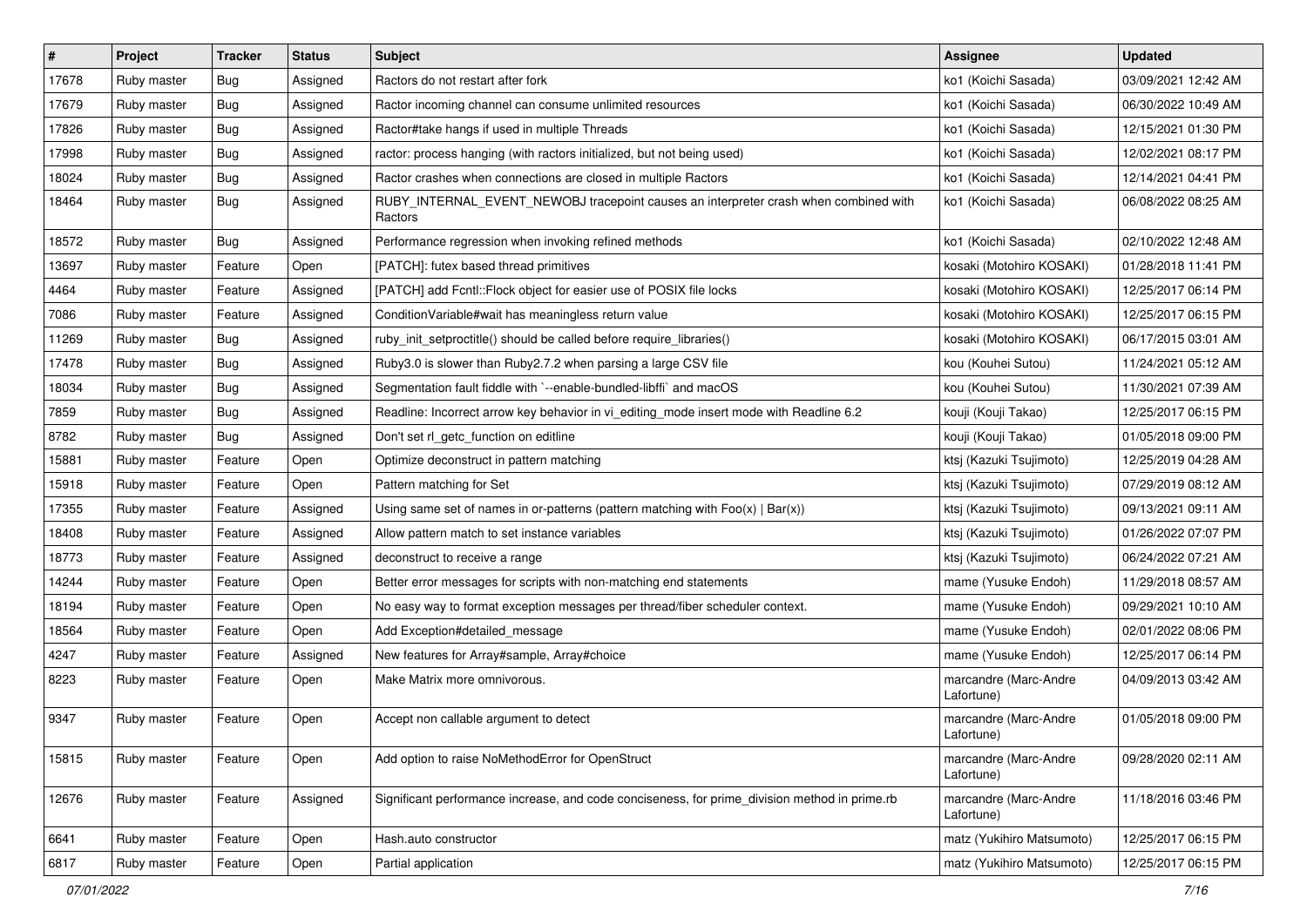| $\sharp$ | Project     | Tracker | <b>Status</b> | <b>Subject</b>                                                                            | <b>Assignee</b>           | <b>Updated</b>      |
|----------|-------------|---------|---------------|-------------------------------------------------------------------------------------------|---------------------------|---------------------|
| 6869     | Ruby master | Feature | Open          | Do not treat `_` parameter exceptionally                                                  | matz (Yukihiro Matsumoto) | 12/10/2020 08:58 AM |
| 7149     | Ruby master | Feature | Open          | Constant magic for everyone.                                                              | matz (Yukihiro Matsumoto) | 12/25/2017 06:15 PM |
| 7377     | Ruby master | Feature | Open          | #indetical? as an alias for #equal?                                                       | matz (Yukihiro Matsumoto) | 12/25/2017 06:15 PM |
| 7444     | Ruby master | Feature | Open          | Array#product_set                                                                         | matz (Yukihiro Matsumoto) | 12/25/2017 06:15 PM |
| 7546     | Ruby master | Feature | Open          | Change behavior of `Array#slice` for an argument of `Range` class                         | matz (Yukihiro Matsumoto) | 12/10/2020 08:49 AM |
| 7548     | Ruby master | Feature | Open          | Load and Require Callbacks                                                                | matz (Yukihiro Matsumoto) | 12/25/2017 06:15 PM |
| 7604     | Ruby master | Feature | Open          | Make === comparison operator ability to delegate comparison to an argument                | matz (Yukihiro Matsumoto) | 12/25/2017 06:15 PM |
| 7611     | Ruby master | Feature | Open          | Focal method for all loads/requires                                                       | matz (Yukihiro Matsumoto) | 12/25/2017 06:15 PM |
| 7614     | Ruby master | Feature | Open          | alias_accessor                                                                            | matz (Yukihiro Matsumoto) | 12/25/2017 06:15 PM |
| 7654     | Ruby master | Feature | Open          | Add optional code block to IO::readlines                                                  | matz (Yukihiro Matsumoto) | 12/25/2017 06:15 PM |
| 7657     | Ruby master | Feature | Open          | Array#& doesn't accept Enumerables                                                        | matz (Yukihiro Matsumoto) | 12/25/2017 06:15 PM |
| 7702     | Ruby master | Feature | Open          | Remove Proc#binding                                                                       | matz (Yukihiro Matsumoto) | 07/15/2019 07:39 PM |
| 7704     | Ruby master | Feature | Open          | Add a list of enabled (experimental) language features.                                   | matz (Yukihiro Matsumoto) | 12/25/2017 06:15 PM |
| 7748     | Ruby master | Feature | Open          | Contextual send                                                                           | matz (Yukihiro Matsumoto) | 12/10/2020 08:53 AM |
| 7795     | Ruby master | Feature | Open          | Symbol.defined? and/or to_existing_symbol                                                 | matz (Yukihiro Matsumoto) | 12/25/2017 06:15 PM |
| 7848     | Ruby master | Feature | Open          | Restore default state for core ruby objects                                               | matz (Yukihiro Matsumoto) | 12/25/2017 06:15 PM |
| 7876     | Ruby master | Feature | Open          | Add method for accessing Class from within Singleton Class                                | matz (Yukihiro Matsumoto) | 12/25/2017 06:15 PM |
| 7883     | Ruby master | Feature | Open          | Add Regex#to_proc                                                                         | matz (Yukihiro Matsumoto) | 12/25/2017 06:15 PM |
| 7914     | Ruby master | Feature | Open          | Case for local class methods                                                              | matz (Yukihiro Matsumoto) | 12/25/2017 06:15 PM |
| 8061     | Ruby master | Feature | Open          | 000000000000000                                                                           | matz (Yukihiro Matsumoto) | 12/25/2017 06:15 PM |
| 8229     | Ruby master | Feature | Open          | extend Hash.include?                                                                      | matz (Yukihiro Matsumoto) | 12/10/2020 08:53 AM |
| 8232     | Ruby master | Feature | Open          | Rudiments of abstract algebra in Ruby                                                     | matz (Yukihiro Matsumoto) | 04/09/2013 01:47 AM |
| 8478     | Ruby master | Feature | Open          | The hash returned by Enumerable#group_by should have an empty array for its default value | matz (Yukihiro Matsumoto) | 06/04/2013 03:56 PM |
| 8663     | Ruby master | Feature | Open          | Officialy alias ArgumentError to ArgError                                                 | matz (Yukihiro Matsumoto) | 08/09/2013 07:42 PM |
| 8804     | Ruby master | Feature | Open          | ONCE syntax                                                                               | matz (Yukihiro Matsumoto) | 01/04/2020 08:26 PM |
| 9043     | Ruby master | Feature | Open          | Add String#f method as shortcut for #freeze                                               | matz (Yukihiro Matsumoto) | 01/05/2018 09:00 PM |
| 9070     | Ruby master | Feature | Open          | Introduce `---` as synonym of `end` keyword                                               | matz (Yukihiro Matsumoto) | 11/02/2013 03:23 AM |
| 9123     | Ruby master | Feature | Open          | Make Numeric#nonzero? behavior consistent with Numeric#zero?                              | matz (Yukihiro Matsumoto) | 06/11/2019 12:55 PM |
| 9614     | Ruby master | Feature | Open          | ordering of non-Hash items which use st_internally                                        | matz (Yukihiro Matsumoto) | 01/05/2018 09:00 PM |
| 9704     | Ruby master | Feature | Open          | Refinements as files instead of modules                                                   | matz (Yukihiro Matsumoto) | 10/11/2016 06:36 PM |
| 10287    | Ruby master | Feature | Open          | rename COLON3 to COLON2_HEAD.                                                             | matz (Yukihiro Matsumoto) | 07/27/2021 09:34 AM |
| 10404    | Ruby master | Feature | Open          | Allow individual finalizers to be removed with ObjectSpace.undefine_finalizer             | matz (Yukihiro Matsumoto) | 10/20/2014 08:14 AM |
| 10489    | Ruby master | Feature | Open          | Add inherit method for clearer and multiple inheritance                                   | matz (Yukihiro Matsumoto) | 12/10/2020 08:53 AM |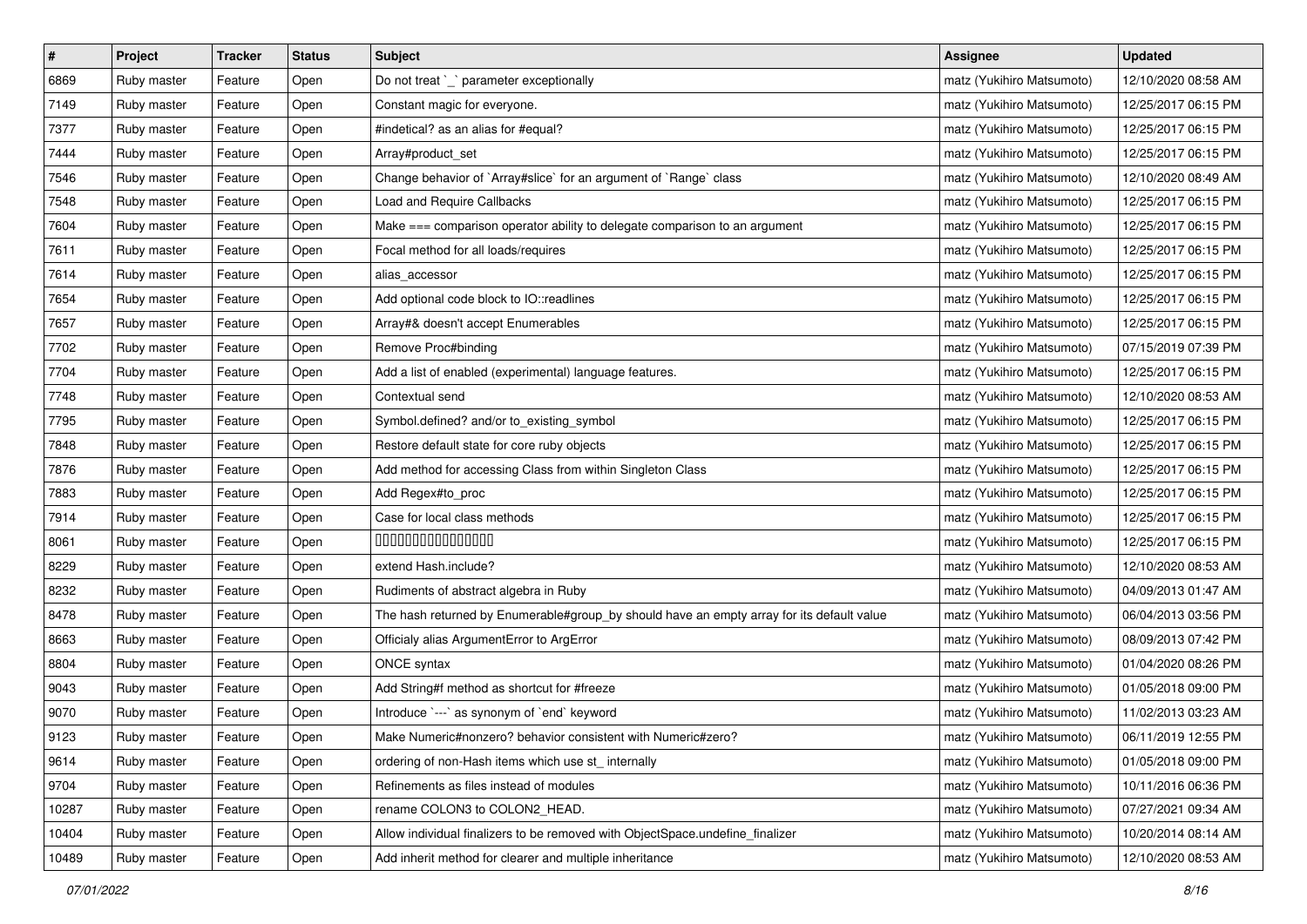| #     | Project     | <b>Tracker</b> | <b>Status</b> | <b>Subject</b>                                                                        | Assignee                  | <b>Updated</b>      |
|-------|-------------|----------------|---------------|---------------------------------------------------------------------------------------|---------------------------|---------------------|
| 10498 | Ruby master | Feature        | Open          | Make 'loop' yield a counter                                                           | matz (Yukihiro Matsumoto) | 01/05/2018 09:01 PM |
| 10541 | Ruby master | Misc           | Open          | Remove shorthand string interpolation syntax                                          | matz (Yukihiro Matsumoto) | 10/08/2015 05:44 PM |
| 10549 | Ruby master | Feature        | Open          | Deprecate each_with_index and each_with_object in favor of with_index and with_object | matz (Yukihiro Matsumoto) | 07/27/2021 11:09 AM |
| 10574 | Ruby master | Feature        | Open          | Add String#Ichomp and String.Ichomp!                                                  | matz (Yukihiro Matsumoto) | 12/15/2014 04:34 PM |
| 11122 | Ruby master | Feature        | Open          | exception-free non-blocking Queue/SizedQueue operations                               | matz (Yukihiro Matsumoto) | 05/06/2015 08:53 PM |
| 11181 | Ruby master | Feature        | Open          | Add a line directive to Ruby                                                          | matz (Yukihiro Matsumoto) | 01/26/2016 02:04 AM |
| 11307 | Ruby master | Feature        | Open          | exception-free non-blocking Queue#pop                                                 | matz (Yukihiro Matsumoto) | 06/25/2015 11:06 PM |
| 11390 | Ruby master | Feature        | Open          | Allow symbols starting with numbers                                                   | matz (Yukihiro Matsumoto) | 08/14/2015 05:23 AM |
| 11517 | Ruby master | Feature        | Open          | Queue enhancement - conditional pop                                                   | matz (Yukihiro Matsumoto) | 09/17/2015 09:02 PM |
| 11518 | Ruby master | Feature        | Open          | Queue enhancement - promote! and promote_all!                                         | matz (Yukihiro Matsumoto) | 09/17/2015 08:40 PM |
| 11627 | Ruby master | Feature        | Open          | make `nonzero` an alias of `nonzero?`                                                 | matz (Yukihiro Matsumoto) | 12/23/2021 11:43 PM |
| 11735 | Ruby master | Feature        | Open          | Porting String#squish and String#squish! from Ruby on Rails' Active Support           | matz (Yukihiro Matsumoto) | 06/24/2016 08:02 AM |
| 11882 | Ruby master | Feature        | Open          | Map or NamedMap                                                                       | matz (Yukihiro Matsumoto) | 01/17/2021 01:31 PM |
| 12019 | Ruby master | Feature        | Open          | Better low-level support for writing concurrent libraries                             | matz (Yukihiro Matsumoto) | 12/23/2021 11:43 PM |
| 12244 | Ruby master | Feature        | Open          | Add a way to 'integer - integer % num'                                                | matz (Yukihiro Matsumoto) | 05/17/2016 06:05 AM |
| 12306 | Ruby master | Feature        | Open          | Implement String #blank? #present? and improve #strip and family to handle unicode    | matz (Yukihiro Matsumoto) | 07/22/2018 10:55 PM |
| 14128 | Ruby master | Feature        | Open          | Introduce Hash#delete default value                                                   | matz (Yukihiro Matsumoto) | 11/25/2017 04:41 PM |
| 14546 | Ruby master | Feature        | Open          | Hash#delete!                                                                          | matz (Yukihiro Matsumoto) | 05/30/2018 08:24 PM |
| 14609 | Ruby master | Feature        | Open          | Let `Kernel#p` without an argument print the receiver                                 | matz (Yukihiro Matsumoto) | 02/08/2020 08:43 PM |
| 14724 | Ruby master | Feature        | Open          | chains of inequalities                                                                | matz (Yukihiro Matsumoto) | 05/19/2018 01:06 AM |
| 14760 | Ruby master | Misc           | Open          | cross-thread IO#close semantics                                                       | matz (Yukihiro Matsumoto) | 05/17/2018 08:21 AM |
| 14927 | Ruby master | Feature        | Open          | Loading multiple files at once                                                        | matz (Yukihiro Matsumoto) | 09/18/2018 12:38 AM |
| 14982 | Ruby master | Feature        | Open          | Improve namespace system in ruby to avoiding top-level names chaos                    | matz (Yukihiro Matsumoto) | 12/31/2021 05:39 PM |
| 15112 | Ruby master | Feature        | Open          | Introducing the short form of `STDERR.puts expr.inspect`.                             | matz (Yukihiro Matsumoto) | 10/12/2018 02:02 AM |
| 15192 | Ruby master | Feature        | Open          | Introduce a new "shortcut assigning" syntax to convenient setup instance variables    | matz (Yukihiro Matsumoto) | 12/14/2021 06:42 PM |
| 15277 | Ruby master | Feature        | Open          | at exec                                                                               | matz (Yukihiro Matsumoto) | 05/25/2020 01:09 AM |
| 15330 | Ruby master | Feature        | Open          | autoload_relative                                                                     | matz (Yukihiro Matsumoto) | 06/19/2022 11:25 PM |
| 15445 | Ruby master | Feature        | Open          | Reject '.123' in Float() method                                                       | matz (Yukihiro Matsumoto) | 01/10/2019 07:59 AM |
| 15764 | Ruby master | Bug            | Open          | Whitespace and control characters should not be permitted in tokens                   | matz (Yukihiro Matsumoto) | 04/22/2019 07:48 AM |
| 15837 | Ruby master | Feature        | Open          | Module#name_components                                                                | matz (Yukihiro Matsumoto) | 05/08/2019 10:29 AM |
| 15991 | Ruby master | Feature        | Open          | Allow questionmarks in variable names                                                 | matz (Yukihiro Matsumoto) | 07/30/2019 03:57 AM |
| 16495 | Ruby master | Feature        | Open          | Inconsistent quotes in error messages                                                 | matz (Yukihiro Matsumoto) | 06/15/2022 04:21 PM |
| 16894 | Ruby master | Feature        | Open          | Integer division for Ruby 3                                                           | matz (Yukihiro Matsumoto) | 05/18/2020 03:41 PM |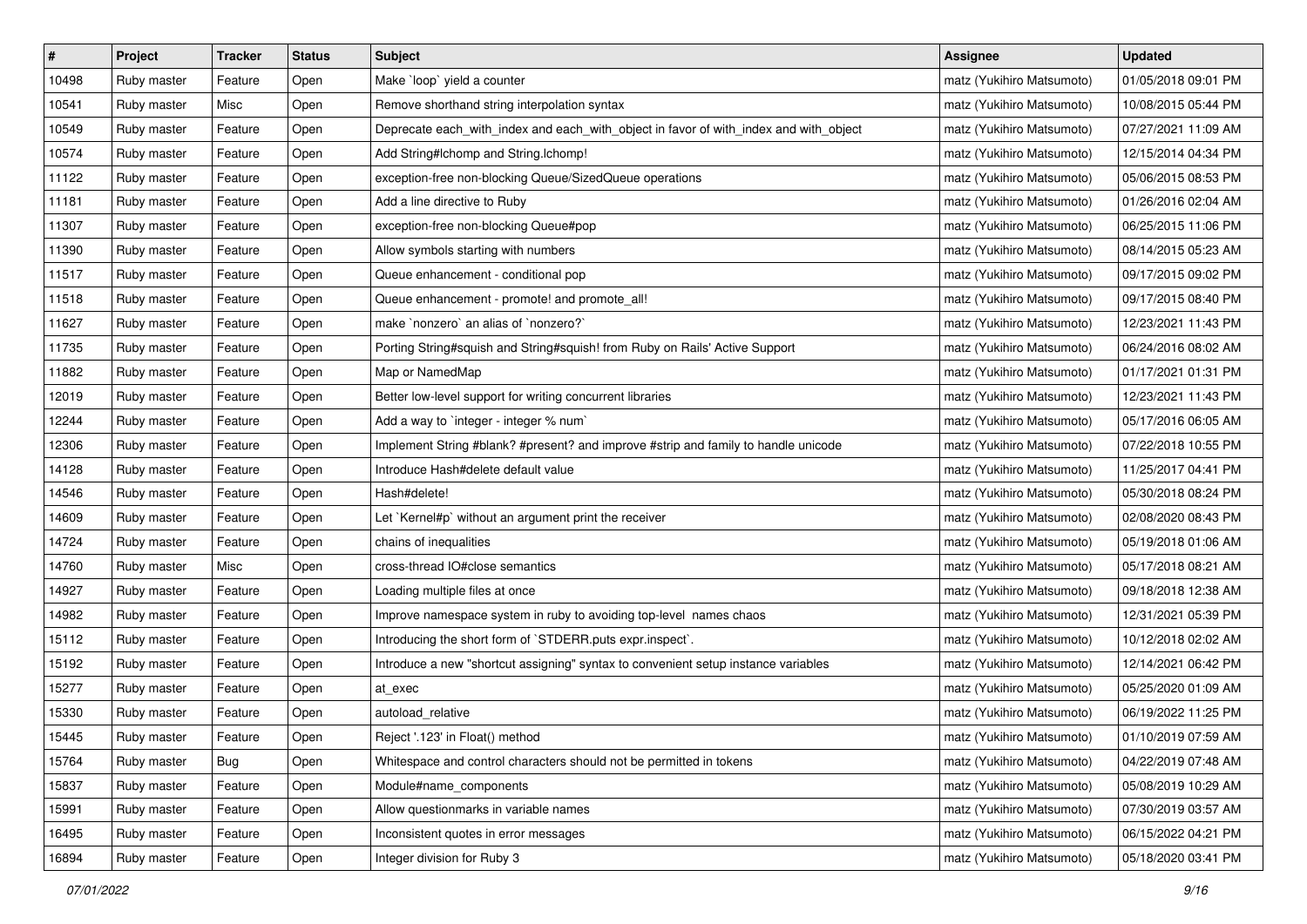| $\vert$ # | Project     | <b>Tracker</b> | <b>Status</b> | <b>Subject</b>                                                     | <b>Assignee</b>           | <b>Updated</b>      |
|-----------|-------------|----------------|---------------|--------------------------------------------------------------------|---------------------------|---------------------|
| 16986     | Ruby master | Feature        | Open          | Anonymous Struct literal                                           | matz (Yukihiro Matsumoto) | 01/15/2022 04:57 PM |
| 16992     | Ruby master | Feature        | Open          | Sets: officially ordered                                           | matz (Yukihiro Matsumoto) | 09/03/2020 02:08 PM |
| 17184     | Ruby master | Feature        | Open          | No stdlib function to perform simple string replacement            | matz (Yukihiro Matsumoto) | 02/23/2021 09:27 PM |
| 17279     | Ruby master | Feature        | Open          | Allow a negative step in Range#step with a block                   | matz (Yukihiro Matsumoto) | 10/22/2020 02:23 AM |
| 17288     | Ruby master | Feature        | Open          | Optimize _send_ call with a literal method name                    | matz (Yukihiro Matsumoto) | 10/30/2020 12:17 AM |
| 17785     | Ruby master | Feature        | Open          | Allow named parameters to be keywords                              | matz (Yukihiro Matsumoto) | 12/17/2021 06:10 PM |
| 17830     | Ruby master | Feature        | Open          | Add Integer#previous and Integer#prev                              | matz (Yukihiro Matsumoto) | 04/27/2021 11:35 PM |
| 17849     | Ruby master | Feature        | Open          | Fix Timeout timeout so that it can be used in threaded Web servers | matz (Yukihiro Matsumoto) | 04/10/2022 06:26 AM |
| 18159     | Ruby master | Feature        | Open          | Integrate functionality of dead_end gem into Ruby                  | matz (Yukihiro Matsumoto) | 06/17/2022 02:06 PM |
| 4514      | Ruby master | Feature        | Assigned      | #deep_clone and #deep_dup for Objects                              | matz (Yukihiro Matsumoto) | 12/25/2017 06:14 PM |
| 4521      | Ruby master | Feature        | Assigned      | NoMethodError#message may take very long to execute                | matz (Yukihiro Matsumoto) | 12/25/2017 06:14 PM |
| 4539      | Ruby master | Feature        | Assigned      | Array#zip_with                                                     | matz (Yukihiro Matsumoto) | 11/28/2019 08:23 AM |
| 4592      | Ruby master | Feature        | Assigned      | Tempfile0000000                                                    | matz (Yukihiro Matsumoto) | 12/25/2017 06:14 PM |
| 4818      | Ruby master | Feature        | Assigned      | Add method marshalable?                                            | matz (Yukihiro Matsumoto) | 12/25/2017 06:15 PM |
| 4824      | Ruby master | Feature        | Assigned      | Provide method Kernel#executed?                                    | matz (Yukihiro Matsumoto) | 03/05/2018 04:57 AM |
| 5007      | Ruby master | Feature        | Assigned      | Proc#call_under: Unifying instance_eval and instance_exec          | matz (Yukihiro Matsumoto) | 04/19/2018 07:57 AM |
| 5064      | Ruby master | Feature        | Assigned      | HTTP user-agent class                                              | matz (Yukihiro Matsumoto) | 12/25/2017 06:15 PM |
| 5129      | Ruby master | Feature        | Assigned      | Create a core class "FileArray" and make "ARGF" its instance       | matz (Yukihiro Matsumoto) | 01/23/2018 02:02 PM |
| 5389      | Ruby master | Feature        | Assigned      | New method Enumerator#iterate                                      | matz (Yukihiro Matsumoto) | 12/25/2017 06:15 PM |
| 5445      | Ruby master | Feature        | Assigned      | Need RUBYOPT - r before ARGV - r                                   | matz (Yukihiro Matsumoto) | 12/25/2017 06:15 PM |
| 5456      | Ruby master | Feature        | Assigned      | kernel#syscall() should be removed.                                | matz (Yukihiro Matsumoto) | 12/10/2020 08:46 AM |
| 5558      | Ruby master | Feature        | Assigned      | String#% strange arity errors                                      | matz (Yukihiro Matsumoto) | 12/25/2017 06:15 PM |
| 5582      | Ruby master | Feature        | Assigned      | Allow clone of singleton methods on a BasicObject                  | matz (Yukihiro Matsumoto) | 12/25/2017 06:15 PM |
| 5643      | Ruby master | Feature        | Assigned      | require/load options and binding option                            | matz (Yukihiro Matsumoto) | 12/25/2017 06:15 PM |
| 5741      | Ruby master | Feature        | Assigned      | Secure Erasure of Passwords                                        | matz (Yukihiro Matsumoto) | 12/25/2017 06:15 PM |
| 5749      | Ruby master | Feature        | Assigned      | new method String#match_all needed                                 | matz (Yukihiro Matsumoto) | 12/25/2017 06:15 PM |
| 5781      | Ruby master | Feature        | Assigned      | Query attributes (attribute methods ending in `?` mark)            | matz (Yukihiro Matsumoto) | 01/10/2020 06:34 AM |
| 5825      | Ruby master | Feature        | Assigned      | Sweet instance var assignment in the object initializer            | matz (Yukihiro Matsumoto) | 12/10/2020 08:53 AM |
| 5945      | Ruby master | Feature        | Assigned      | Add the ability to mark a at_exit as process-local.                | matz (Yukihiro Matsumoto) | 10/10/2018 08:29 AM |
| 5970      | Ruby master | Feature        | Assigned      | Add Enumerable#join with same semantics as Array#join              | matz (Yukihiro Matsumoto) | 12/25/2017 06:15 PM |
| 6277      | Ruby master | Feature        | Assigned      | Hash#convert_key                                                   | matz (Yukihiro Matsumoto) | 12/25/2017 06:15 PM |
| 6293      | Ruby master | Feature        | Assigned      | new queue / blocking queues                                        | matz (Yukihiro Matsumoto) | 12/25/2017 06:15 PM |
| 6308      | Ruby master | Feature        | Assigned      | Eliminate delegation from WeakRef                                  | matz (Yukihiro Matsumoto) | 12/23/2021 11:40 PM |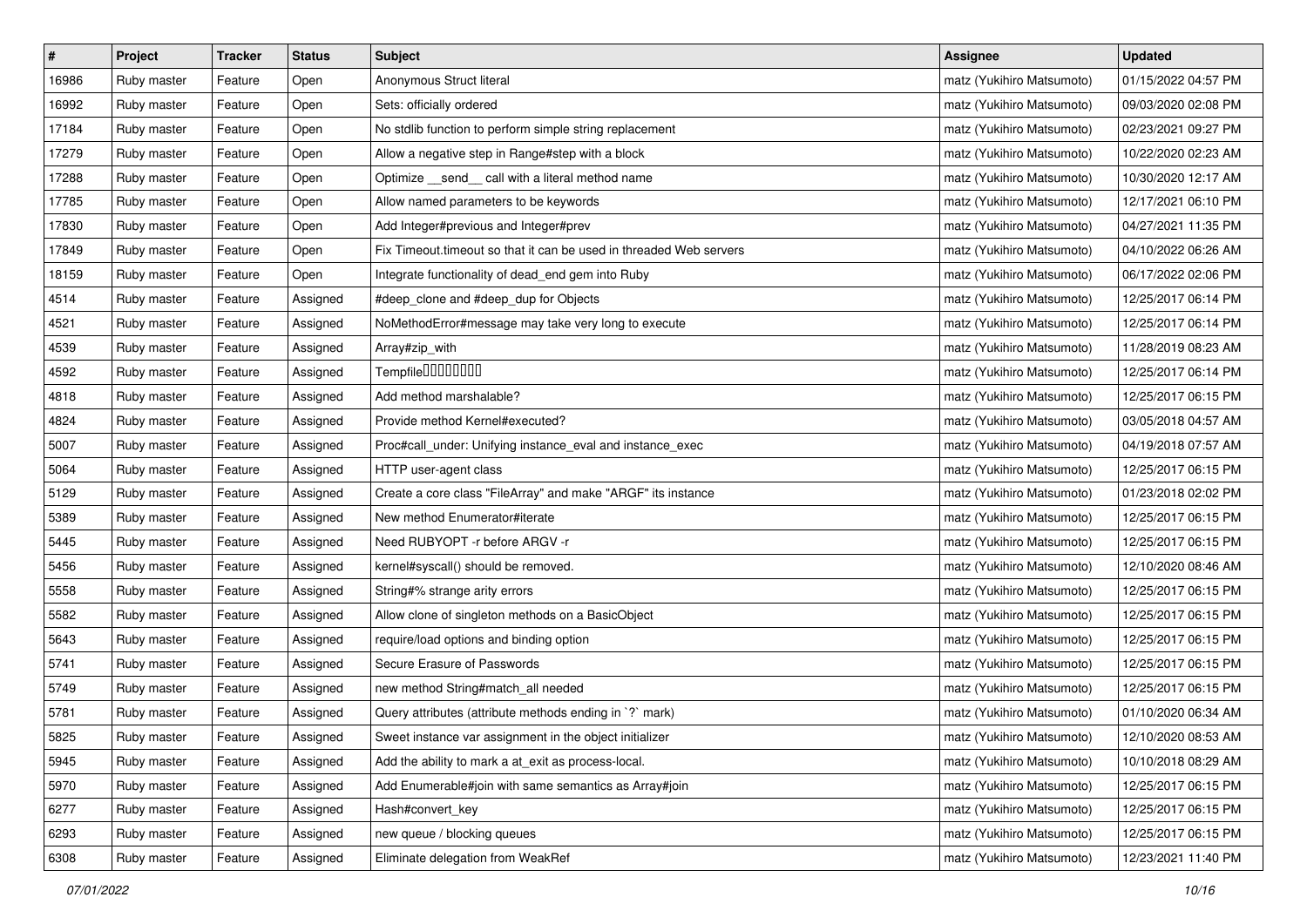| $\vert$ # | Project     | <b>Tracker</b> | <b>Status</b> | <b>Subject</b>                                                                                                   | <b>Assignee</b>           | <b>Updated</b>      |
|-----------|-------------|----------------|---------------|------------------------------------------------------------------------------------------------------------------|---------------------------|---------------------|
| 6309      | Ruby master | Feature        | Assigned      | Add a reference queue for weak references                                                                        | matz (Yukihiro Matsumoto) | 08/23/2020 09:07 PM |
| 6317      | Ruby master | Feature        | Assigned      | Range#cover?000000Range00000000000000000000                                                                      | matz (Yukihiro Matsumoto) | 12/25/2017 06:15 PM |
| 6337      | Ruby master | Feature        | Assigned      | FileUtils#sync                                                                                                   | matz (Yukihiro Matsumoto) | 12/25/2017 06:15 PM |
| 6354      | Ruby master | Feature        | Assigned      | Remove escape (break/return/redo/next support) from class/module scope                                           | matz (Yukihiro Matsumoto) | 12/25/2017 06:15 PM |
| 6376      | Ruby master | Feature        | Assigned      | Feature lookup and checking if feature is loaded                                                                 | matz (Yukihiro Matsumoto) | 12/25/2017 06:15 PM |
| 6413      | Ruby master | Feature        | Assigned      | Make Dir.entries default to Dir.entries(Dir.pwd)                                                                 | matz (Yukihiro Matsumoto) | 12/25/2017 06:15 PM |
| 6445      | Ruby master | Feature        | Assigned      | request for default length/position on string index                                                              | matz (Yukihiro Matsumoto) | 12/25/2017 06:15 PM |
| 6452      | Ruby master | Feature        | Assigned      | Allow extend to override class methods                                                                           | matz (Yukihiro Matsumoto) | 12/10/2020 08:53 AM |
| 6594      | Ruby master | Feature        | Assigned      | <b>Integrated Functor</b>                                                                                        | matz (Yukihiro Matsumoto) | 12/10/2020 08:53 AM |
| 6596      | Ruby master | Feature        | Assigned      | New method `Array#indexes`                                                                                       | matz (Yukihiro Matsumoto) | 07/29/2020 01:41 AM |
| 6611      | Ruby master | Feature        | Assigned      | Comments requested on implementation of set_parse_func                                                           | matz (Yukihiro Matsumoto) | 12/25/2017 06:15 PM |
| 6648      | Ruby master | Feature        | Assigned      | Provide a standard API for retrieving all command-line flags passed to Ruby                                      | matz (Yukihiro Matsumoto) | 12/25/2017 06:15 PM |
| 6671      | Ruby master | Feature        | Assigned      | File.split_all and File.split_root                                                                               | matz (Yukihiro Matsumoto) | 12/25/2017 06:15 PM |
| 6802      | Ruby master | Feature        | Assigned      | String#scan should have equivalent yielding MatchData                                                            | matz (Yukihiro Matsumoto) | 12/25/2017 06:15 PM |
| 6810      | Ruby master | Feature        | Assigned      | module A::B; end` is not equivalent to `module A; module B; end; end` with respect to constant<br>lookup (scope) | matz (Yukihiro Matsumoto) | 12/10/2020 09:22 AM |
| 6811      | Ruby master | Feature        | Assigned      | File, Dir and FileUtils should have bang-versions of singleton methods that fails silently                       | matz (Yukihiro Matsumoto) | 12/25/2017 06:15 PM |
| 6841      | Ruby master | Feature        | Assigned      | Shorthand for Assigning Return Value of Method to Self                                                           | matz (Yukihiro Matsumoto) | 12/10/2020 08:53 AM |
| 6842      | Ruby master | Feature        | Assigned      | Add Optional Arguments to String#strip                                                                           | matz (Yukihiro Matsumoto) | 08/24/2016 05:50 AM |
| 7087      | Ruby master | Feature        | Assigned      | ::ConditionVariable#wait does not work with Monitor because Monitor#sleep does not exist                         | matz (Yukihiro Matsumoto) | 12/25/2017 06:15 PM |
| 7121      | Ruby master | Feature        | Assigned      | Extending the use of `require'                                                                                   | matz (Yukihiro Matsumoto) | 12/25/2017 06:15 PM |
| 7132      | Ruby master | Feature        | Assigned      | Alternation between named / ordered method arguments and aliases for method arguments.                           | matz (Yukihiro Matsumoto) | 12/25/2017 06:15 PM |
| 7314      | Ruby master | Feature        | Assigned      | Convert Proc to Lambda doesn't work in MRI                                                                       | matz (Yukihiro Matsumoto) | 05/21/2016 09:15 AM |
| 7349      | Ruby master | Feature        | Assigned      | Struct#inspect needs more meaningful output                                                                      | matz (Yukihiro Matsumoto) | 12/25/2017 06:15 PM |
| 7436      | Ruby master | Feature        | Assigned      | Allow for a "granularity" flag for backtrace_locations                                                           | matz (Yukihiro Matsumoto) | 12/25/2017 06:15 PM |
| 7503      | Ruby master | Feature        | Assigned      | make timeout.rb async-interrupt safe by default                                                                  | matz (Yukihiro Matsumoto) | 12/25/2017 06:15 PM |
| 7580      | Ruby master | Feature        | Assigned      | Range translation                                                                                                | matz (Yukihiro Matsumoto) | 06/11/2018 09:51 AM |
| 7644      | Ruby master | Feature        | Assigned      | In refinements, change "using" keyword to a less generic word.                                                   | matz (Yukihiro Matsumoto) | 12/10/2020 08:49 AM |
| 7739      | Ruby master | Feature        | Assigned      | Define Hash#  as Hash#reverse_merge in Rails                                                                     | matz (Yukihiro Matsumoto) | 12/25/2017 06:15 PM |
| 8016      | Ruby master | Feature        | Assigned      | Alias FILE and LINE as methods                                                                                   | matz (Yukihiro Matsumoto) | 12/25/2017 06:15 PM |
| 8042      | Ruby master | Feature        | Assigned      | Add Addrinfo#socket to create a socket that is not connected or bound                                            | matz (Yukihiro Matsumoto) | 12/25/2017 06:15 PM |
| 8164      | Ruby master | Feature        | Assigned      | Public/Private                                                                                                   | matz (Yukihiro Matsumoto) | 12/10/2020 08:50 AM |
| 8271      | Ruby master | Feature        | Assigned      | Proposal for moving to a more visible, formal process for feature requests                                       | matz (Yukihiro Matsumoto) | 12/23/2021 11:40 PM |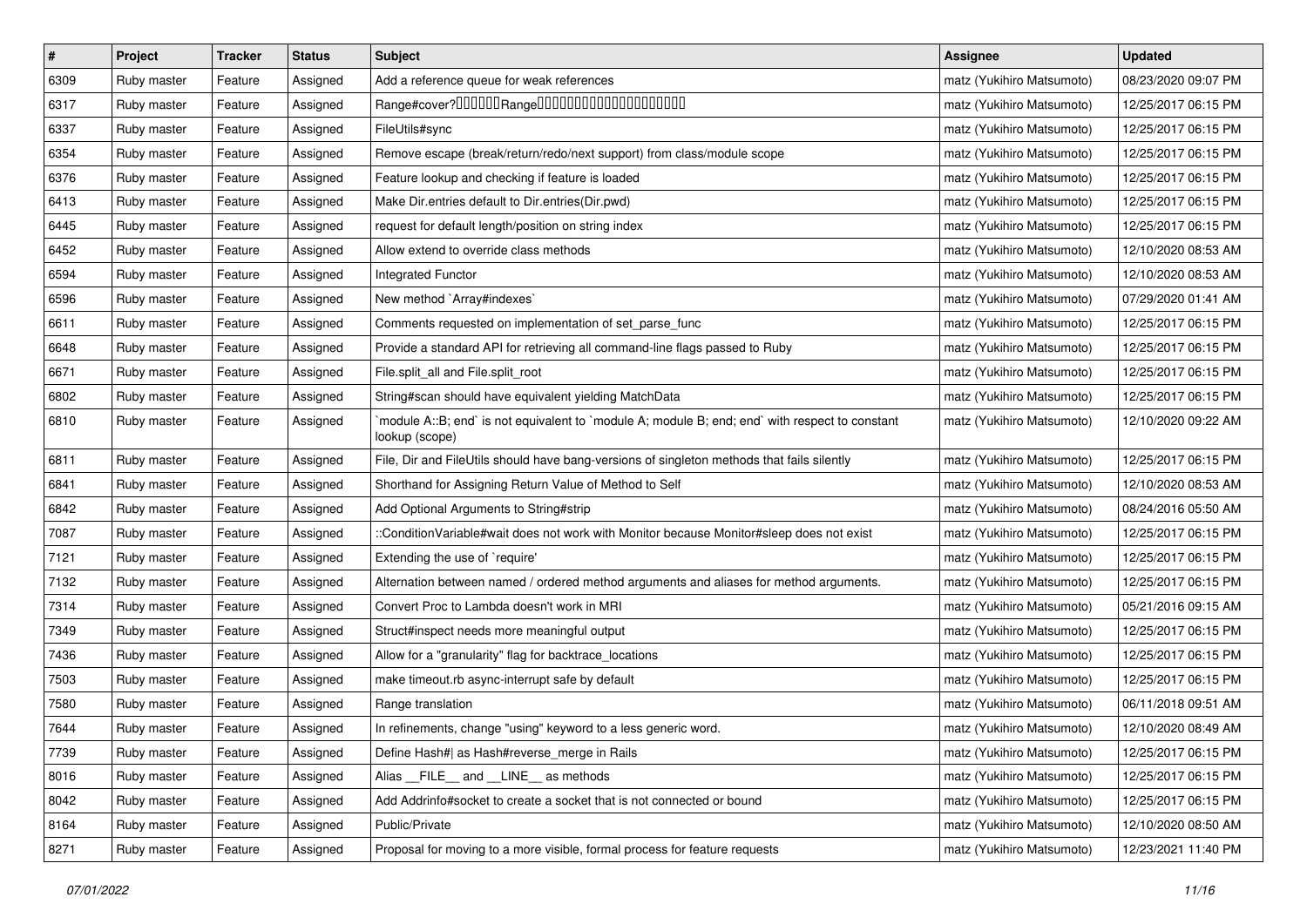| $\sharp$ | Project     | <b>Tracker</b> | <b>Status</b> | <b>Subject</b>                                                                                                          | <b>Assignee</b>                         | <b>Updated</b>      |
|----------|-------------|----------------|---------------|-------------------------------------------------------------------------------------------------------------------------|-----------------------------------------|---------------------|
| 8536     | Ruby master | Feature        | Assigned      | Implement is numeric? family of methods                                                                                 | matz (Yukihiro Matsumoto)               | 12/25/2017 06:15 PM |
| 8678     | Ruby master | Feature        | Assigned      | Allow invalid string to work with regexp                                                                                | matz (Yukihiro Matsumoto)               | 01/05/2018 09:00 PM |
| 8839     | Ruby master | Feature        | Assigned      | Class and module should return the class or module that was opened                                                      | matz (Yukihiro Matsumoto)               | 12/28/2015 08:36 AM |
| 8850     | Ruby master | Feature        | Assigned      | Convert Rational to decimal string                                                                                      | matz (Yukihiro Matsumoto)               | 12/25/2017 06:15 PM |
| 8948     | Ruby master | Feature        | Assigned      | Frozen regex                                                                                                            | matz (Yukihiro Matsumoto)               | 12/20/2020 07:15 PM |
| 9023     | Ruby master | Feature        | Assigned      | Array#tail                                                                                                              | matz (Yukihiro Matsumoto)               | 12/23/2021 11:40 PM |
| 9768     | Ruby master | Feature        | Assigned      | Method that is visible only within a certain module/class                                                               | matz (Yukihiro Matsumoto)               | 04/25/2014 06:43 AM |
| 9816     | Ruby master | Feature        | Assigned      | 00000000000000000000                                                                                                    | matz (Yukihiro Matsumoto)               | 10/28/2014 08:29 AM |
| 10481    | Ruby master | Feature        | Assigned      | Add "if" and "unless" clauses to rescue statements                                                                      | matz (Yukihiro Matsumoto)               | 01/18/2015 02:46 PM |
| 11028    | Ruby master | Feature        | Assigned      | standalone running single file ( zipped archives of ruby code) running **without installation** using<br>"gem install " | matz (Yukihiro Matsumoto)               | 04/04/2015 01:44 AM |
| 11704    | Ruby master | Bug            | Assigned      | Refinements only get "used" once in loop                                                                                | matz (Yukihiro Matsumoto)               | 04/14/2016 02:45 AM |
| 11816    | Ruby master | Feature        | Assigned      | Partial safe navigation operator                                                                                        | matz (Yukihiro Matsumoto)               | 04/14/2020 08:02 AM |
| 12543    | Ruby master | Feature        | Assigned      | explicit tail call syntax: foo() then return                                                                            | matz (Yukihiro Matsumoto)               | 04/18/2021 03:02 PM |
| 12813    | Ruby master | Feature        | Assigned      | Calling chunk_while, slice_after, slice_before, slice_when with no block                                                | matz (Yukihiro Matsumoto)               | 12/06/2016 12:58 PM |
| 13129    | Ruby master | Feature        | Assigned      | Refinements cannot refine method_missing and respond_to_missing?                                                        | matz (Yukihiro Matsumoto)               | 07/03/2021 10:45 PM |
| 14397    | Ruby master | Feature        | Assigned      | public, protected and private should return their arguments instead of self                                             | matz (Yukihiro Matsumoto)               | 12/10/2018 07:08 AM |
| 16461    | Ruby master | Feature        | Assigned      | Proc#using                                                                                                              | matz (Yukihiro Matsumoto)               | 12/10/2020 09:10 AM |
| 16630    | Ruby master | Misc           | Assigned      | Deprecate pub/ruby/*snapshot* and use pub/ruby/snapshot/* instead                                                       | matz (Yukihiro Matsumoto)               | 02/27/2020 09:52 AM |
| 17291    | Ruby master | Feature        | Assigned      | Optimize __send__ call                                                                                                  | matz (Yukihiro Matsumoto)               | 01/12/2021 05:47 AM |
| 18439    | Ruby master | Feature        | Open          | Support YJIT for VC++                                                                                                   | maximecb (Maxime<br>Chevalier-Boisvert) | 01/10/2022 11:29 PM |
| 5133     | Ruby master | Feature        | Assigned      | Array#unzip as an alias of Array#transpose                                                                              | mrkn (Kenta Murata)                     | 12/25/2017 06:15 PM |
| 5179     | Ruby master | Bug            | Assigned      | Complex#rationalize and to_r with approximate zeros                                                                     | mrkn (Kenta Murata)                     | 01/17/2020 03:00 AM |
| 5310     | Ruby master | Feature        | Assigned      | Integral objects                                                                                                        | mrkn (Kenta Murata)                     | 12/25/2017 06:15 PM |
| 6857     | Ruby master | Feature        | Assigned      | bigdecimal/math BigMath.E/BigMath.exp R. P. Feynman inspired optimization                                               | mrkn (Kenta Murata)                     | 12/25/2017 06:15 PM |
| 6973     | Ruby master | Feature        | Assigned      | Add an #integral? method to Numeric to test for whole-number values                                                     | mrkn (Kenta Murata)                     | 12/25/2017 06:15 PM |
| 7321     | Ruby master | Feature        | Assigned      | Newton.#nsolve 00 2 0000000000                                                                                          | mrkn (Kenta Murata)                     | 12/25/2017 06:15 PM |
| 8295     | Ruby master | Feature        | Assigned      | Float I Rational 0000000000000 BigDecimal 0000000                                                                       | mrkn (Kenta Murata)                     | 12/25/2017 06:15 PM |
| 10782    | Ruby master | Feature        | Assigned      | Patch: Add constants for BigDecimal for ZERO, ONE, TEN                                                                  | mrkn (Kenta Murata)                     | 05/21/2015 08:13 AM |
| 14476    | Ruby master | Feature        | Assigned      | Adding same_all? for checking whether all items in an Array are same                                                    | mrkn (Kenta Murata)                     | 08/28/2020 01:10 PM |
| 16350    | Ruby master | Feature        | Assigned      | ArithmeticSequence#member? can result in infinite loop                                                                  | mrkn (Kenta Murata)                     | 05/29/2020 10:26 PM |
| 17339    | Ruby master | Feature        | Assigned      | Semantic grouping with BigDecimal#to_s                                                                                  | mrkn (Kenta Murata)                     | 12/20/2021 12:39 PM |
| 18677    | Ruby master | <b>Bug</b>     | Assigned      | BigDecimal#power (**) returns FloatDomainError when passing an infinite parameter                                       | mrkn (Kenta Murata)                     | 04/20/2022 02:04 AM |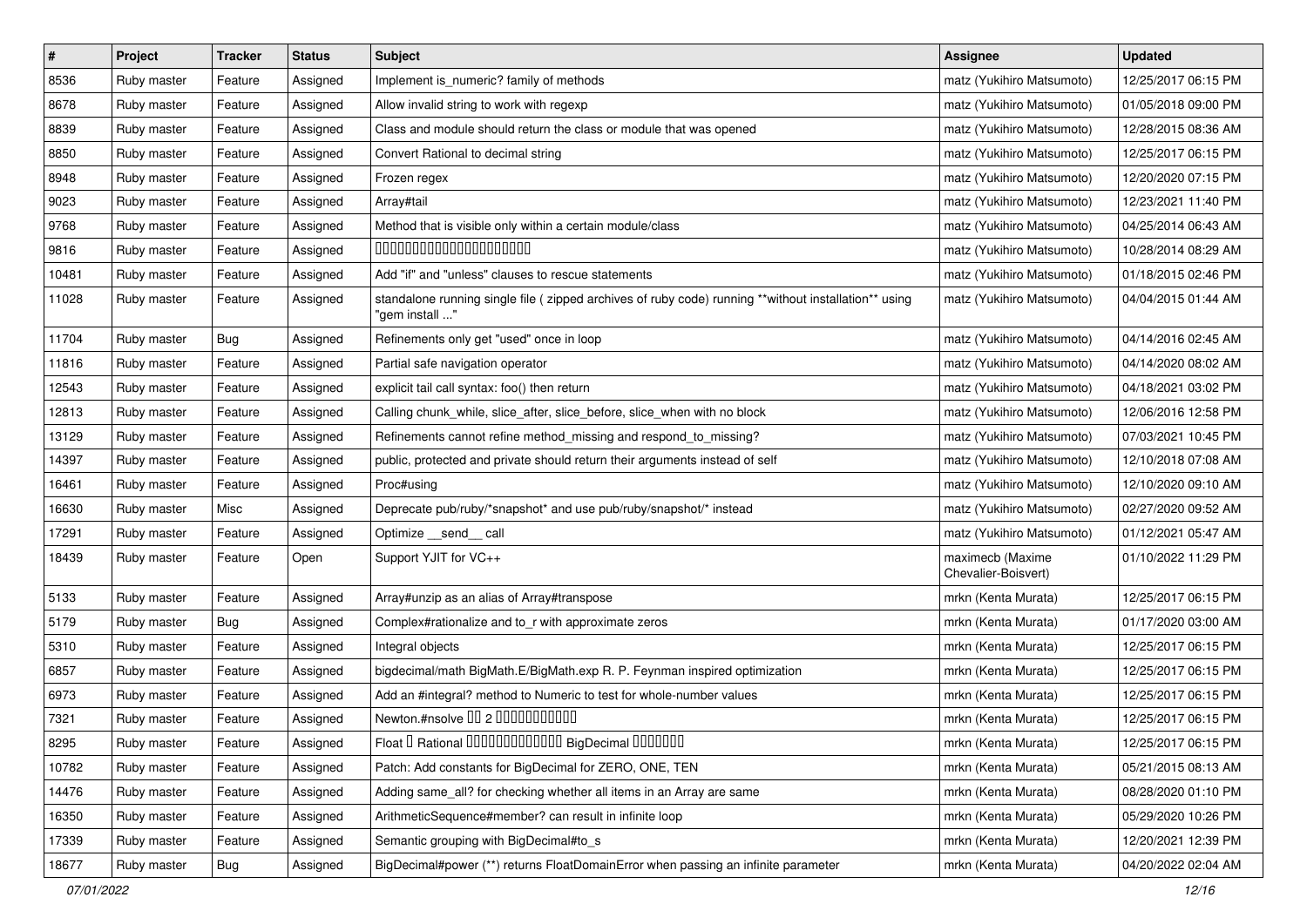| $\sharp$ | Project     | <b>Tracker</b> | <b>Status</b> | <b>Subject</b>                                                                                                                         | <b>Assignee</b>         | <b>Updated</b>      |
|----------|-------------|----------------|---------------|----------------------------------------------------------------------------------------------------------------------------------------|-------------------------|---------------------|
| 5654     | Ruby master | Feature        | Assigned      | Introduce global lock to avoid concurrent require                                                                                      | nahi (Hiroshi Nakamura) | 12/25/2017 06:15 PM |
| 7892     | Ruby master | Bug            | Open          | MIME encoding bug of NKF.nkf                                                                                                           | naruse (Yui NARUSE)     | 12/25/2017 06:15 PM |
| 10628    | Ruby master | Misc           | Open          | Peformance of URI module                                                                                                               | naruse (Yui NARUSE)     | 12/26/2014 04:08 PM |
| 15007    | Ruby master | Misc           | Open          | Let all Init_xxx and extension APIs frequently called from init code paths be considered cold                                          | naruse (Yui NARUSE)     | 12/06/2018 11:05 AM |
| 15931    | Ruby master | Feature        | Open          | encoding for CESU-8                                                                                                                    | naruse (Yui NARUSE)     | 12/20/2019 05:42 AM |
| 15940    | Ruby master | Feature        | Open          | Coerce symbols internal fstrings in UTF8 rather than ASCII to better share memory with string literals                                 | naruse (Yui NARUSE)     | 07/30/2019 04:17 AM |
| 16559    | Ruby master | Feature        | Open          | Net::HTTP#request injects "Connection: close" header if #started? is false, wasting HTTP server<br>resources                           | naruse (Yui NARUSE)     | 05/28/2020 07:37 PM |
| 5461     | Ruby master | Feature        | Assigned      | Add pipelining to Net::HTTP                                                                                                            | naruse (Yui NARUSE)     | 12/25/2017 06:15 PM |
| 5764     | Ruby master | Feature        | Assigned      | Net::HTTP should assume HTTP/0.9 on unexpected responses                                                                               | naruse (Yui NARUSE)     | 07/15/2019 05:06 PM |
| 6265     | Ruby master | Feature        | Assigned      | Remove 'useless' 'concatenation' syntax                                                                                                | naruse (Yui NARUSE)     | 08/10/2016 02:36 AM |
| 9020     | Ruby master | Feature        | Assigned      | Net::HTTPResponse predicate/query methods                                                                                              | naruse (Yui NARUSE)     | 12/25/2017 06:15 PM |
| 11526    | Ruby master | Bug            | Assigned      | Streaming HTTP requests are not idempotent and should not be retried                                                                   | naruse (Yui NARUSE)     | 07/01/2019 09:16 PM |
| 13221    | Ruby master | Feature        | Assigned      | [PATCH] gems/bundled_gems: add "curses" RubyGem                                                                                        | naruse (Yui NARUSE)     | 09/25/2017 06:32 PM |
| 17111    | Ruby master | Feature        | Assigned      | Improve performance of Net::HTTPHeader#set_form by 40%                                                                                 | naruse (Yui NARUSE)     | 08/10/2020 05:36 AM |
| 17638    | Ruby master | Feature        | Assigned      | Support backtracing with the libbacktrace library                                                                                      | naruse (Yui NARUSE)     | 03/05/2021 03:40 PM |
| 18371    | Ruby master | Misc           | Assigned      | Release branches (release information in general)                                                                                      | naruse (Yui NARUSE)     | 03/23/2022 10:32 PM |
| 7745     | Ruby master | Feature        | Open          | lib/observer.rb: Observers are compared by identity                                                                                    | nobu (Nobuyoshi Nakada) | 12/25/2017 06:15 PM |
| 7840     | Ruby master | <b>Bug</b>     | Open          | -Wdeclaration-after-statement is valid for C/ObjC but not for C++                                                                      | nobu (Nobuyoshi Nakada) | 06/02/2020 04:41 PM |
| 8270     | Ruby master | Feature        | Open          | Ruby should build without thread support (aka minix)                                                                                   | nobu (Nobuyoshi Nakada) | 12/10/2020 08:53 AM |
| 8449     | Ruby master | Feature        | Open          | Array#ary_plus always returns an array                                                                                                 | nobu (Nobuyoshi Nakada) | 06/02/2013 04:23 PM |
| 10416    | Ruby master | Bug            | Open          | Create mechanism for updating of Unicode data files downstreams when we want                                                           | nobu (Nobuyoshi Nakada) | 10/08/2021 06:40 AM |
| 11670    | Ruby master | Feature        | Open          | Show warning to make nested def obsolete                                                                                               | nobu (Nobuyoshi Nakada) | 11/09/2015 07:40 AM |
| 12064    | Ruby master | Feature        | Open          | Make creation of enc/unicode/casefold.h automatic again                                                                                | nobu (Nobuyoshi Nakada) | 02/12/2016 06:13 AM |
| 13378    | Ruby master | Feature        | Open          | Eliminate 4 of 8 syscalls when requiring file by absolute path                                                                         | nobu (Nobuyoshi Nakada) | 06/16/2017 07:57 AM |
| 14692    | Ruby master | Misc           | Open          | Question: Ruby stdlib's Option Parser                                                                                                  | nobu (Nobuyoshi Nakada) | 04/22/2018 05:53 AM |
| 14971    | Ruby master | Bug            | Open          | error: implicit declaration of function 'rb_vm_call0                                                                                   | nobu (Nobuyoshi Nakada) | 09/06/2018 03:53 AM |
| 15305    | Ruby master | Feature        | Open          | [PATCH] include/ruby/ruby.h (RB_ALLOCV*): remove GC guard                                                                              | nobu (Nobuyoshi Nakada) | 07/27/2021 11:39 AM |
| 16291    | Ruby master | Feature        | Open          | Introduce support for resize in rb_ary_freeze and prefer internal use of rb_ary_freeze and<br>rb_str_freeze for String and Array types | nobu (Nobuyoshi Nakada) | 12/25/2020 02:43 AM |
| 16978    | Ruby master | Feature        | Open          | Ruby should not use realpath for FILE                                                                                                  | nobu (Nobuyoshi Nakada) | 04/01/2022 11:30 AM |
| 18623    | Ruby master | <b>Bug</b>     | Open          | make runnable' does not work                                                                                                           | nobu (Nobuyoshi Nakada) | 03/16/2022 01:28 AM |
| 2324     | Ruby master | Feature        | Assigned      | Dir instance methods for relative path                                                                                                 | nobu (Nobuyoshi Nakada) | 12/25/2017 05:58 PM |
| 4924     | Ruby master | Feature        | Assigned      | mkmf have_header fails with C++ headers                                                                                                | nobu (Nobuyoshi Nakada) | 12/25/2017 06:15 PM |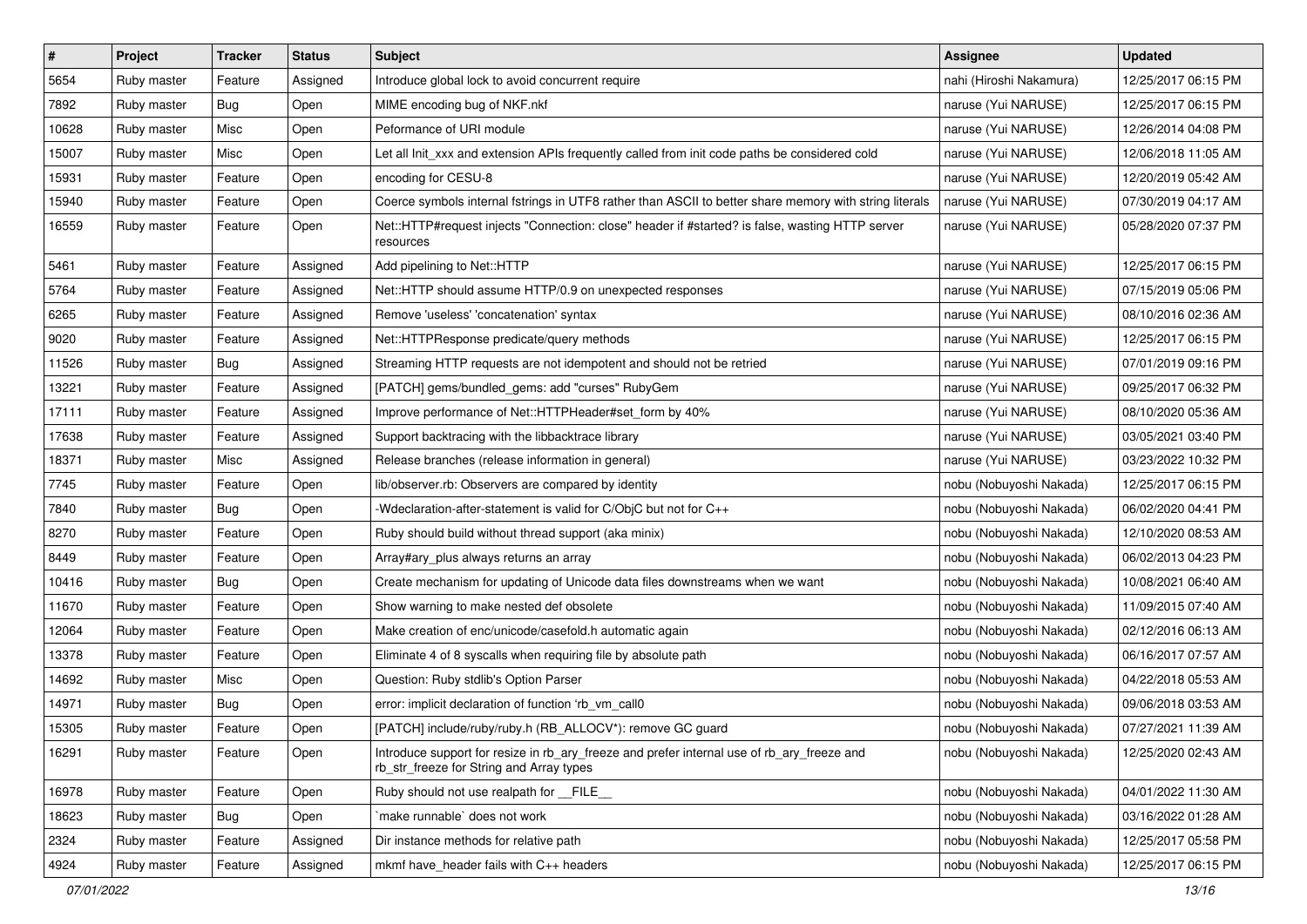| $\sharp$ | Project     | <b>Tracker</b> | <b>Status</b> | <b>Subject</b>                                                                        | Assignee                 | <b>Updated</b>      |
|----------|-------------|----------------|---------------|---------------------------------------------------------------------------------------|--------------------------|---------------------|
| 5317     | Ruby master | Bug            | Assigned      |                                                                                       | nobu (Nobuyoshi Nakada)  | 01/05/2018 09:00 PM |
| 6012     | Ruby master | Feature        | Assigned      | Proc#source_location also return the column                                           | nobu (Nobuyoshi Nakada)  | 02/12/2019 07:49 AM |
| 6360     | Ruby master | Bug            | Assigned      | Debug information build even without requesting it                                    | nobu (Nobuyoshi Nakada)  | 01/05/2018 09:00 PM |
| 6769     | Ruby master | Feature        | Assigned      | rbinstall.rb: install both src and batch files separetely                             | nobu (Nobuyoshi Nakada)  | 10/30/2015 12:38 PM |
| 7394     | Ruby master | Feature        | Assigned      | Enumerable#find ifnone parameter could be non-callable                                | nobu (Nobuyoshi Nakada)  | 02/10/2021 09:32 AM |
| 7532     | Ruby master | Feature        | Assigned      | Hardcoded compiler location                                                           | nobu (Nobuyoshi Nakada)  | 12/25/2017 06:15 PM |
| 7964     | Ruby master | Bug            | Assigned      | Writing an ASCII-8BIT String to a StringIO created from a UTF-8 String                | nobu (Nobuyoshi Nakada)  | 01/05/2018 09:00 PM |
| 8299     | Ruby master | <b>Bug</b>     | Assigned      | Minor error in float parsing                                                          | nobu (Nobuyoshi Nakada)  | 12/30/2019 03:00 AM |
| 8460     | Ruby master | Feature        | Assigned      | PATCH: optparse: add keep_unknown option                                              | nobu (Nobuyoshi Nakada)  | 05/27/2021 10:07 PM |
| 8959     | Ruby master | Feature        | Assigned      | Allow top level prepend                                                               | nobu (Nobuyoshi Nakada)  | 10/16/2013 03:22 AM |
| 9010     | Ruby master | Bug            | Assigned      | ./configure --prefix= cannot handle directories with spaces                           | nobu (Nobuyoshi Nakada)  | 04/26/2021 10:38 PM |
| 9955     | Ruby master | Bug            | Assigned      | issue building dll on mingw, library not found                                        | nobu (Nobuyoshi Nakada)  | 01/05/2018 09:00 PM |
| 12436    | Ruby master | Bug            | Assigned      | newline argument of File.open seems not respected on Windows                          | nobu (Nobuyoshi Nakada)  | 10/25/2021 09:07 AM |
| 12473    | Ruby master | <b>Bug</b>     | Assigned      | Test failure on fedora with TestTimeExtension#test_huge_precision                     | nobu (Nobuyoshi Nakada)  | 04/28/2017 01:45 PM |
| 12725    | Ruby master | Bug            | Assigned      | Trying to use ./miniruby before it exists                                             | nobu (Nobuyoshi Nakada)  | 04/28/2017 01:45 PM |
| 13269    | Ruby master | <b>Bug</b>     | Assigned      | test/readline/test_readline.rb and mingw                                              | nobu (Nobuyoshi Nakada)  | 03/13/2017 08:56 AM |
| 13298    | Ruby master | Bug            | Assigned      | mingw SEGV TestEnumerable#test_callcc                                                 | nobu (Nobuyoshi Nakada)  | 06/04/2021 03:41 AM |
| 13516    | Ruby master | Feature        | Assigned      | Improve the text of the circular require warning                                      | nobu (Nobuyoshi Nakada)  | 08/31/2017 05:49 AM |
| 13577    | Ruby master | Feature        | Assigned      | Digest file accidentally receives File object but uses file path                      | nobu (Nobuyoshi Nakada)  | 05/20/2017 06:50 PM |
| 14543    | Ruby master | Bug            | Assigned      | `make commit` show error of `common-srcs`                                             | nobu (Nobuyoshi Nakada)  | 06/02/2018 04:17 AM |
| 15806    | Ruby master | Misc           | Assigned      | Explicitly initialise encodings on init to remove branches on encoding lookup         | nobu (Nobuyoshi Nakada)  | 08/29/2019 04:29 AM |
| 16025    | Ruby master | Misc           | Assigned      | 'st_check_for_sizeof_st_index_t' declared as array with a negative size (emscripten)  | nobu (Nobuyoshi Nakada)  | 07/30/2019 11:20 AM |
| 16497    | Ruby master | Bug            | Assigned      | StringIO#internal_encoding is broken (more severely in 2.7)                           | nobu (Nobuyoshi Nakada)  | 10/26/2021 04:31 PM |
| 16747    | Ruby master | Misc           | Assigned      | Repository reorganization request                                                     | nobu (Nobuyoshi Nakada)  | 05/22/2020 01:30 PM |
| 16836    | Ruby master | <b>Bug</b>     | Assigned      | configure-time LDFLAGS leak into ruby pkg-config file                                 | nobu (Nobuyoshi Nakada)  | 08/14/2021 09:10 AM |
| 17578    | Ruby master | Bug            | Assigned      | mkmf experimental C++ Support                                                         | nobu (Nobuyoshi Nakada)  | 01/27/2021 03:51 AM |
| 17662    | Ruby master | Misc           | Assigned      | The heredoc pattern used in tests does not syntax highlight correctly in many editors | nobu (Nobuyoshi Nakada)  | 06/30/2021 12:54 PM |
| 10328    | Ruby master | Feature        | Open          | [PATCH] make OPT_SUPPORT_JOKE a proper VM option                                      | normalperson (Eric Wong) | 01/05/2018 09:01 PM |
| 11299    | Ruby master | Feature        | Open          | [PATCH] use Array instead of custom struct for generic ivars                          | normalperson (Eric Wong) | 06/24/2015 12:38 AM |
| 15072    | Ruby master | Bug            | Open          | thread.c:4356:5: error: implicit declaration of function 'ubf_list_atfork'            | normalperson (Eric Wong) | 09/20/2018 03:32 AM |
| 13721    | Ruby master | Feature        | Assigned      | [PATCH] net/imap: dedupe attr keys in Net::IMAP::FetchData                            | normalperson (Eric Wong) | 07/27/2017 09:51 AM |
| 14901    | Ruby master | Feature        | Assigned      | [PATCH] do not block SIGCHLD in normal Ruby Threads                                   | normalperson (Eric Wong) | 07/19/2021 05:23 AM |
| 18727    | Ruby master | Bug            | Assigned      | Make failed on x86_64-cygwin (LoadError)                                              | peterzhu2118 (Peter Zhu) | 04/16/2022 05:15 AM |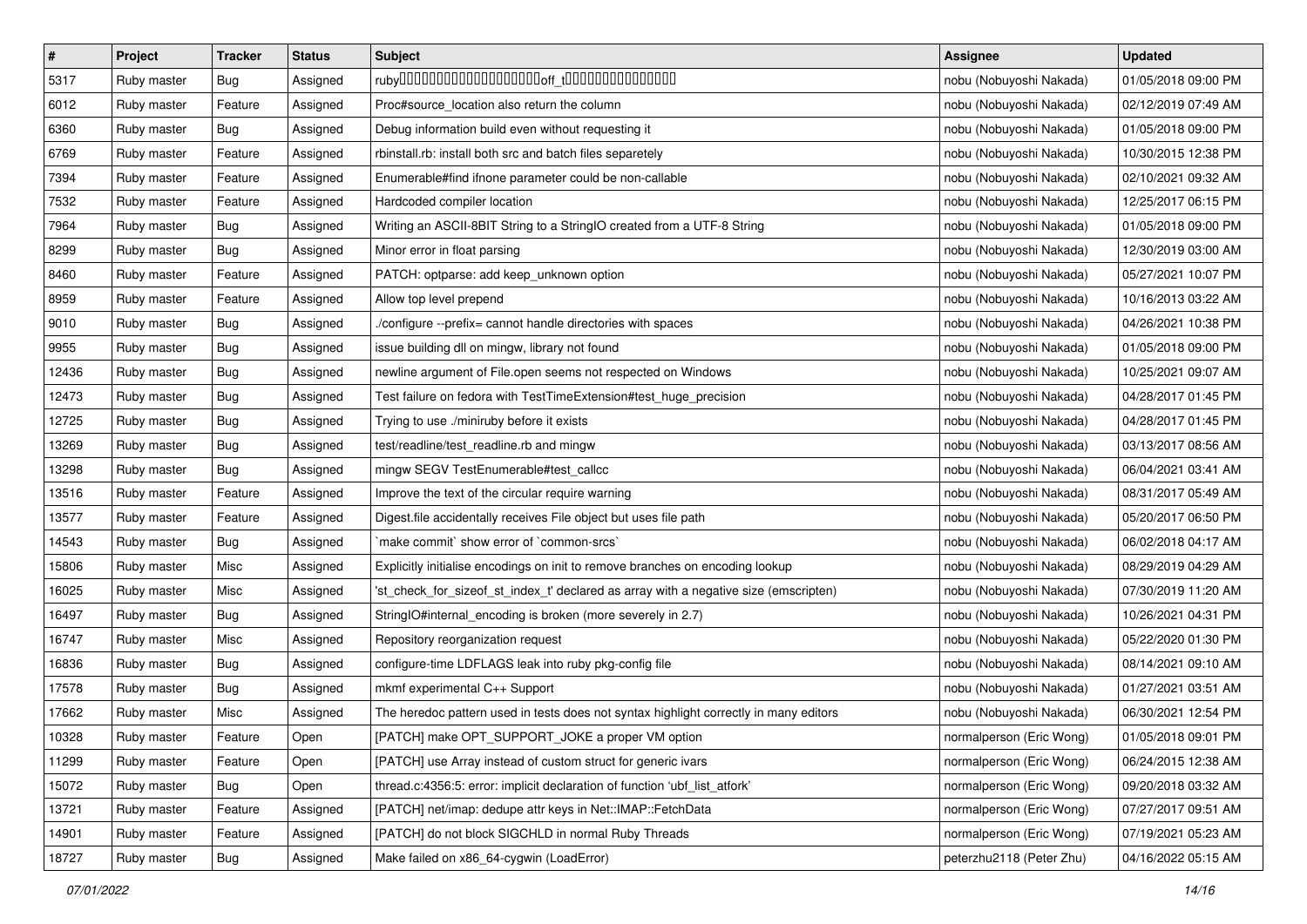| $\pmb{\#}$ | Project     | <b>Tracker</b> | <b>Status</b> | <b>Subject</b>                                                                | <b>Assignee</b>                       | <b>Updated</b>      |
|------------|-------------|----------------|---------------|-------------------------------------------------------------------------------|---------------------------------------|---------------------|
| 16805      | Ruby master | Misc           | Assigned      | Coroutine's license is unclear                                                | ReiOdaira (Rei Odaira)                | 07/01/2021 10:09 PM |
| 18658      | Ruby master | Bug            | Open          | Need openssl 3 support for Ubuntu 22.04 (Ruby 2.7.x and 3.0.x)                | rhenium (Kazuki Yamaguchi)            | 05/30/2022 08:06 PM |
| 8126       | Ruby master | Feature        | Assigned      | OpenSSL::SSL::SSLSocket does not define #recv and #send messages              | rhenium (Kazuki Yamaguchi)            | 08/08/2019 11:05 PM |
| 12354      | Ruby master | Feature        | Assigned      | PKey::EC Can't output public key pem when private key exists                  | rhenium (Kazuki Yamaguchi)            | 07/24/2019 10:57 PM |
| 12582      | Ruby master | Bug            | Assigned      | OpenSSL Authenticated Encryption should check for tag length                  | rhenium (Kazuki Yamaguchi)            | 04/28/2017 01:45 PM |
| 5434       | Ruby master | Feature        | Assigned      | Allow per-class whitelisting of methods safe to expose through DRb            | seki (Masatoshi Seki)                 | 12/25/2017 06:15 PM |
| 13864      | Ruby master | Bug            | Assigned      | Rinda multicast test failures due to missing default route                    | seki (Masatoshi Seki)                 | 08/17/2021 07:16 AM |
| 14412      | Ruby master | Feature        | Assigned      | DRb UNIX on local machine: add support for getpeereid()                       | seki (Masatoshi Seki)                 | 01/28/2018 12:51 PM |
| 12281      | Ruby master | Feature        | Assigned      | Allow lexically scoped use of refinements with `using {}` block syntax        | shugo (Shugo Maeda)                   | 06/13/2016 07:44 AM |
| 18726      | Ruby master | Misc           | Open          | CI Error on c99 and c2x                                                       | shyouhei (Shyouhei Urabe)             | 04/19/2022 09:05 AM |
| 6682       | Ruby master | Feature        | Assigned      | Add a method to return an instance attached by a singleton class              | shyouhei (Shyouhei Urabe)             | 12/25/2017 06:15 PM |
| 17289      | Ruby master | Bug            | Assigned      | Time#strftime occurs Segmentation Fault on ruby-2.7.2p137                     | shyouhei (Shyouhei Urabe)             | 11/05/2020 07:57 AM |
| 17376      | Ruby master | Misc           | Assigned      | Reduce number of GitHub Actions                                               | shyouhei (Shyouhei Urabe)             | 12/10/2020 11:50 AM |
| 9115       | Ruby master | <b>Bug</b>     | Assigned      | Logger traps all exceptions; breaks Timeout                                   | sonots (Naotoshi Seo)                 | 08/20/2019 12:47 PM |
| 11955      | Ruby master | Feature        | Assigned      | Expose Object that Receives logs in Logger                                    | sonots (Naotoshi Seo)                 | 11/09/2017 11:35 AM |
| 13622      | Ruby master | Misc           | Assigned      | Documentation missing                                                         | stomar (Marcus Stollsteimer)          | 06/03/2017 07:27 AM |
| 5334       | Ruby master | Bug            | Assigned      | Segmentation fault in InternetExplorer IServiceProvider interface             | suke (Masaki Suketa)                  | 12/30/2019 03:00 AM |
| 6613       | Ruby master | Feature        | Assigned      | VT_RECORD, IRecordInfo Support in WIN32OLE                                    | suke (Masaki Suketa)                  | 12/25/2017 06:15 PM |
| 15239      | Ruby master | Feature        | Assigned      | [patch] test-spec win32ole                                                    | suke (Masaki Suketa)                  | 12/29/2019 01:04 PM |
| 9590       | Ruby master | Feature        | Open          | introduce st_foreach_update and st_foreach_update_check for performance.      | tarui (Masaya Tarui)                  | 01/05/2018 09:00 PM |
| 7788       | Ruby master | Feature        | Open          | YAML Tag Schema Support                                                       | tenderlovemaking (Aaron<br>Patterson) | 12/25/2017 06:15 PM |
| 7488       | Ruby master | Feature        | Assigned      | Receiving object_id in object creation probes                                 | tenderlovemaking (Aaron<br>Patterson) | 12/25/2017 06:15 PM |
| 7518       | Ruby master | Feature        | Assigned      | Fiddle::Pointer#to_str and Fiddle::Pointer#to_int should be removed           | tenderlovemaking (Aaron<br>Patterson) | 08/15/2013 04:56 AM |
| 11292      | Ruby master | Feature        | Open          | objspace: Dump type of special consts                                         | tmm1 (Aman Karmani)                   | 06/22/2015 04:22 AM |
| 11599      | Ruby master | Feature        | Open          | Dump entries of hash in ObjectSpace                                           | tmm1 (Aman Karmani)                   | 11/24/2015 05:52 PM |
| 10038      | Ruby master | Feature        | Assigned      | Extend ObjectSpace.dump to expose buffer addresses for String and Array       | tmm1 (Aman Karmani)                   | 01/05/2018 09:01 PM |
| 11142      | Ruby master | <b>Bug</b>     | Open          | Command line argument parser on windows handles double quotes inconsistently. | usa (Usaku NAKAMURA)                  | 05/12/2015 04:09 PM |
| 12653      | Ruby master | Feature        | Assigned      | Use wide WinAPI for rb_w32_getcwd                                             | usa (Usaku NAKAMURA)                  | 09/12/2016 06:35 AM |
| 15166      | Ruby master | Feature        | Assigned      | 2.5 times faster implementation than current gcd implmentation                | watson1978 (Shizuo Fujita)            | 04/26/2019 09:12 PM |
| 4831       | Ruby master | Feature        | Assigned      | Integer#prime_factors                                                         | yugui (Yuki Sonoda)                   | 01/23/2018 08:09 AM |
| 14844      | Ruby master | Feature        | Open          | Future of RubyVM::AST?                                                        | yui-knk (Kaneko Yuichiro)             | 08/31/2020 08:22 AM |